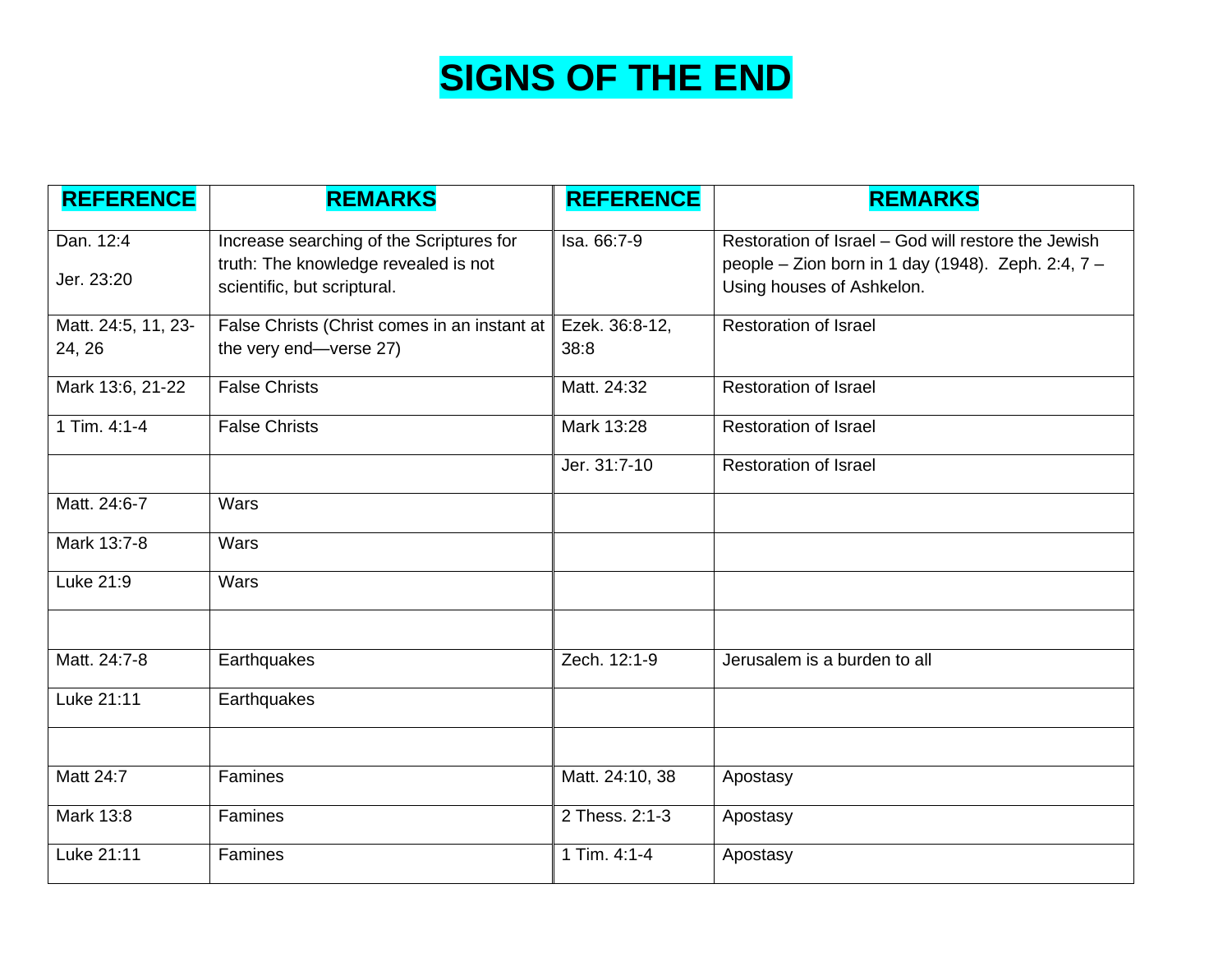|                 |                                                                                                                                 | 2 Tim. 3:1-9, 4:3-4 | Apostasy                      |
|-----------------|---------------------------------------------------------------------------------------------------------------------------------|---------------------|-------------------------------|
| Matt. 24:9      | Persecution-More Christians killed in last<br>100 years, than in all other years - 400 per<br>day, in year 2000, per Dr. Dobson |                     |                               |
| Mark 13:9, 13   | Persecution                                                                                                                     | Matt. 24:39         | Denial/Ignorance              |
|                 |                                                                                                                                 | 2 Peter 3:3-18      | Denial/Ignorance              |
| Matt. 24:12, 38 | Rebellion                                                                                                                       |                     |                               |
| Mark 13:12      | <b>Rebellion</b>                                                                                                                | Luke 21:11          | Pestilence/Disease            |
| 2 Tim. 3:1-9    | <b>Rebellion</b>                                                                                                                |                     |                               |
| Isa. 22:13      | Rebellion                                                                                                                       | Joel 2:23-24        | Rain returns (global warming) |
|                 |                                                                                                                                 | Isa. 35, 41, 44     | Water - Trees flourish        |
|                 |                                                                                                                                 | Isa. 27:6           | Fruit is abundant             |
|                 |                                                                                                                                 | Ezek. 36:8-12       | Fruit is abundant             |

**See 2068 Study…page 24 of Book of Chronologies & Time Charts**

**see VIDEOS @ Target Truth Ministries.com under 2068 tab**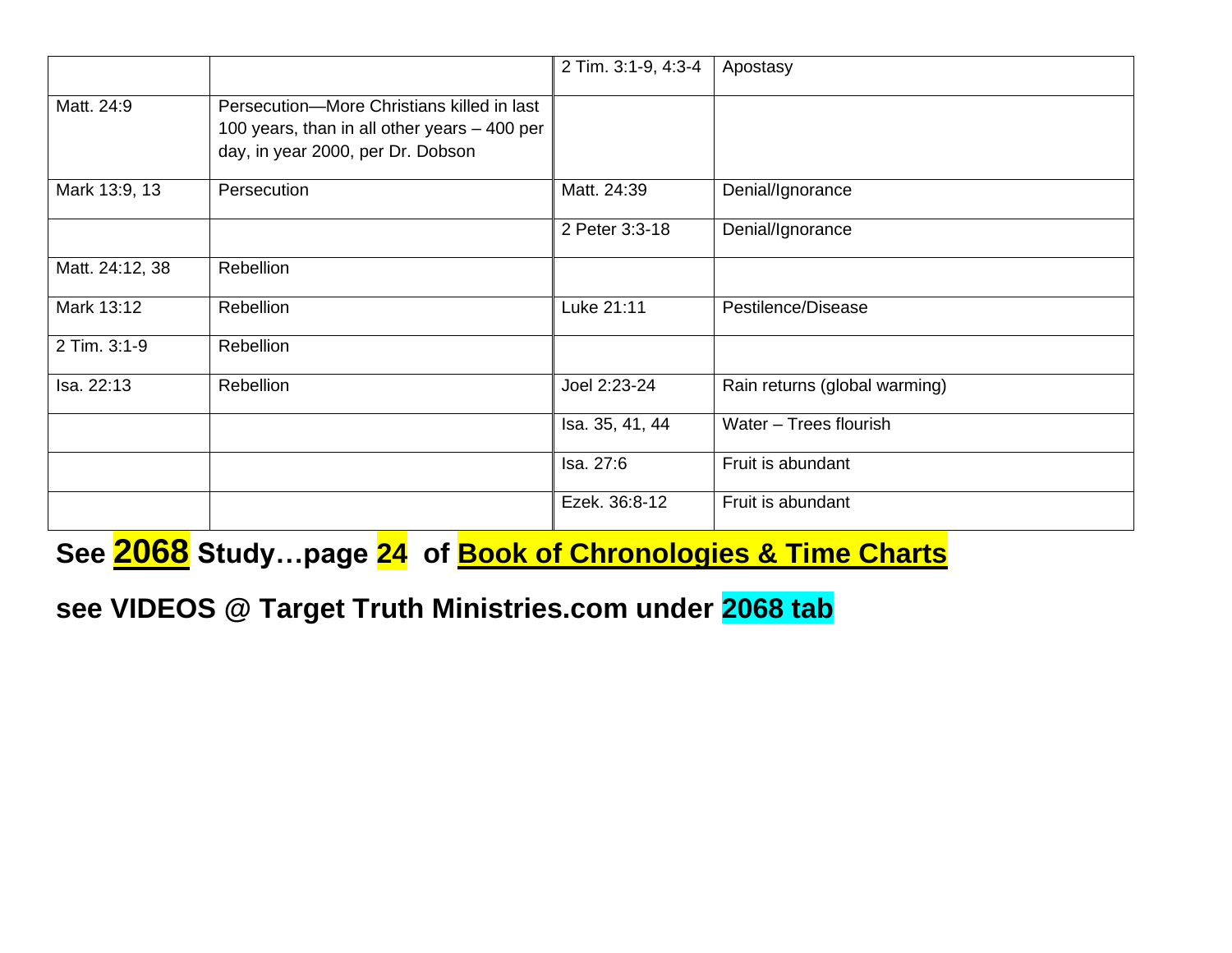| 2300 "Evenings & Mornings"                            | Dan. 8:14 | 2300 days left (2200/2400). Double meaning - This symbolically occurred<br>before 164 B.C., (the transgression of desolation – the abomination in the<br>holy temple). But, between the desolation and the cleansing, there were only<br>1080 days (3 years). (Matt. 24:15 - See Hanukkah message, where Jesus<br>fulfilled Hanukkah, and 9 <sup>th</sup> /10 <sup>th</sup> of Av message about the temple at Target<br>Truth Ministries.com).                                                                                                       |
|-------------------------------------------------------|-----------|------------------------------------------------------------------------------------------------------------------------------------------------------------------------------------------------------------------------------------------------------------------------------------------------------------------------------------------------------------------------------------------------------------------------------------------------------------------------------------------------------------------------------------------------------|
| to the return of CHRIST                               |           |                                                                                                                                                                                                                                                                                                                                                                                                                                                                                                                                                      |
|                                                       |           | This prophecy (Dan. 8:3-27), will be fulfilled in the end times and be 2300<br>days (2,200-2,400).                                                                                                                                                                                                                                                                                                                                                                                                                                                   |
|                                                       |           | The temple will be destroyed, toward the end of the 2300 days (the last day -<br>The Lord's Day). Temple will be rebuilt by Christ for the millennium (Zech.<br>6:12-15, 13:1, 14:8; Ezek 47:1)                                                                                                                                                                                                                                                                                                                                                      |
|                                                       |           | Evening and morning description means these are actual days (and not<br>years, as is common in prophesy). 2,300 is total number of days from the<br>beast rising to power, to the sacrifice being removed, and then to Jesus'<br>return.                                                                                                                                                                                                                                                                                                             |
| 2300 "Evenings & Mornings"<br>to the return of CHRIST |           | Sanctuary will be cleansed at the end of 2300 days - Christ will cleanse it<br>(rebuild it).                                                                                                                                                                                                                                                                                                                                                                                                                                                         |
|                                                       |           | Some say 2,300 evenings and mornings actually equals 1,150 days (1,150<br>evening sacrifices, and 1,150 morning sacrifices - the daily sacrifice was an<br>evening and morning event. However, Dan. 12:11 says sacrifice is taken<br>away 1,290 days before the end time, meaning that 1,150 days are too few,<br>whereas, the 2,300 days would apply. The sacrifice could be removed<br>2,300 days before the cleansing from Israel (Dan. 8:11), but the sacrifice is<br>given over to the nations (Dan. 8:12), as a false religion of the nations. |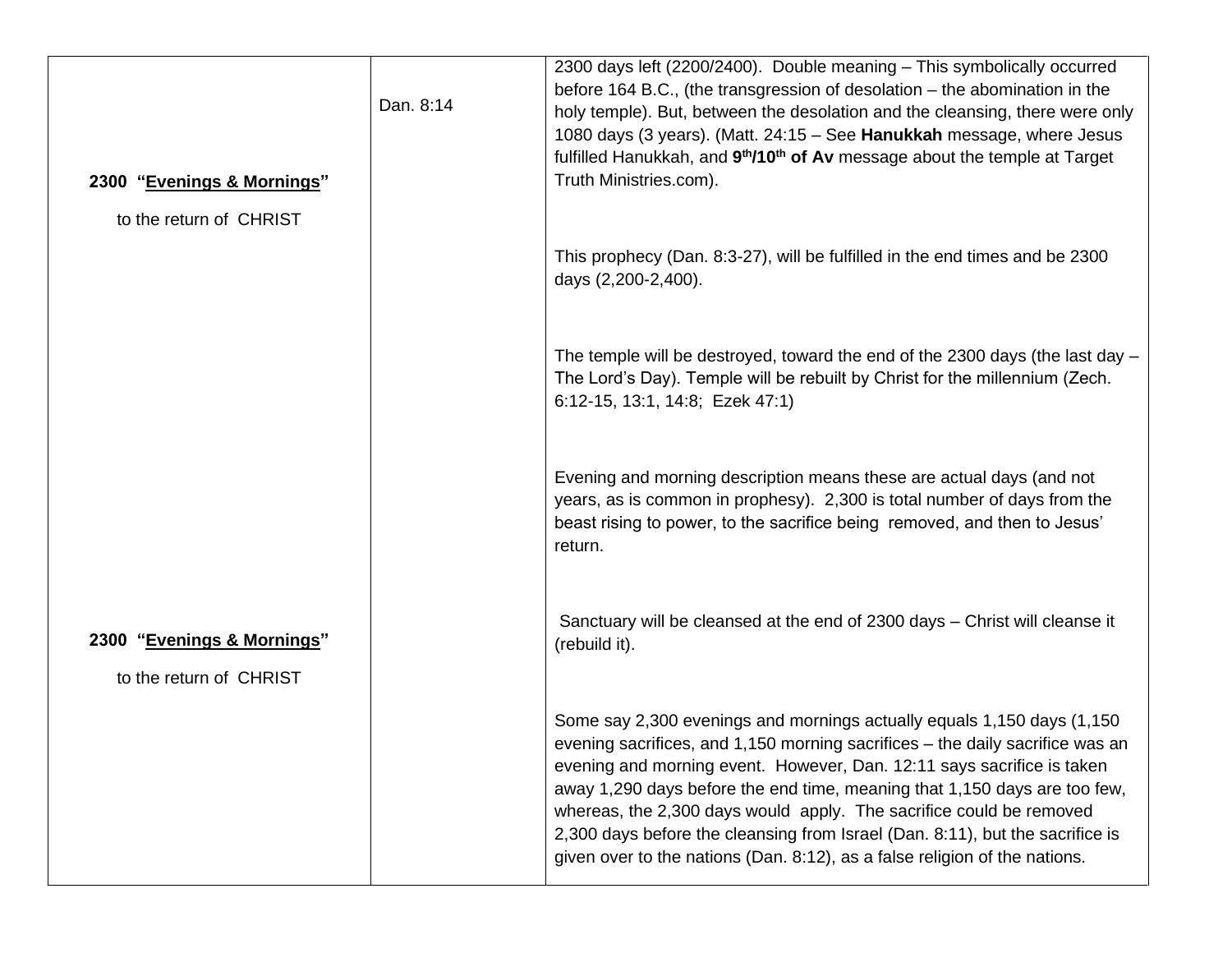|                                                                     | Dan. 8:14-27    | A return of a ram (bear) – then a goat (the leopard of Dan. $7:6$ – broken into<br>four – see page $39-40$ – Germany / Islam)then the Abomination                                                                                    |
|---------------------------------------------------------------------|-----------------|--------------------------------------------------------------------------------------------------------------------------------------------------------------------------------------------------------------------------------------|
| <b>BLESSED ARE THOSE WHO</b><br><b>ENDURE 1335 DAYS</b>             | Dan. 12:11-12   | Verse 11 states there will be 1,290 days left until the abomination (then 45)<br>days to end). 1,335 minus 1,290 equals 45.                                                                                                          |
|                                                                     |                 | Per this verse, the sacrifice will be taken away, and the end will be in 1,335<br>days.                                                                                                                                              |
|                                                                     | 2 Thess. 2:3-12 | First a falling away—as people accept the false prophet. Falling away is<br>departing, not falling short. Then, the archangel Michael will no longer hold<br>back evil (Dan. 10:12-13, 21, 12:1; Rev. 12:7-9, 13-17; Matt. 24:9-13). |
| <b>The Restrainer</b><br>is about to<br><b>REMOVE HIS RESTRAINT</b> | Zech. 5:5-11    | Evil held back until the end times.                                                                                                                                                                                                  |
|                                                                     |                 |                                                                                                                                                                                                                                      |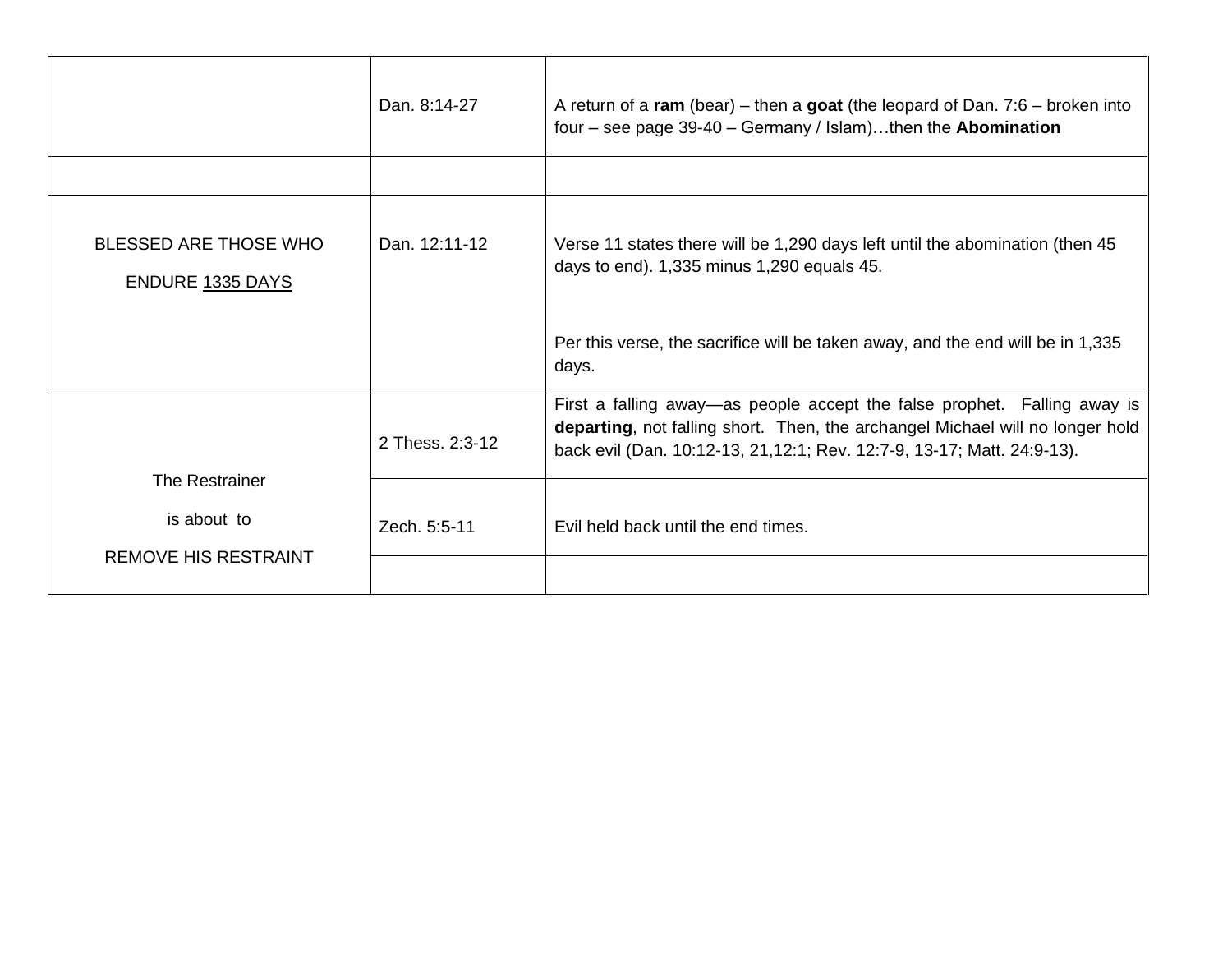## **END TIMES SCENARIO**

### THIS IS A **SCENARIO** BASED ON SCRIPTURE…**BUT**… ONLY GOD KNOWS HIS PLAN!

| <b>EVENT</b>                                                                                                                           | <b>REFERENCE</b>      | <b>REMARKS</b>                                                                                                                                                                                                             |
|----------------------------------------------------------------------------------------------------------------------------------------|-----------------------|----------------------------------------------------------------------------------------------------------------------------------------------------------------------------------------------------------------------------|
|                                                                                                                                        | Isa. 11:11-12         | Chosen Israel will not be moved again, once reestablished.                                                                                                                                                                 |
| <b>MUSLIM NATIONS</b>                                                                                                                  | Amos 9:14-15          | Chosen Israel will not be moved again, once reestablished.                                                                                                                                                                 |
| will want Israel land in the end times                                                                                                 | Ezek. 36:4-7          | This is at the time of the end. This has only been true in our time today.                                                                                                                                                 |
| <b>NATIONS WILL UNITE AGAINST</b><br><b>ISRAEL</b>                                                                                     | Psalm 83:3-5          | This is at the time of the end. These nations listed, have only joined against<br>Israel in our time today. Islam has a written covenant to destroy Israel.                                                                |
| <b>AGREEMENT</b>                                                                                                                       | Ezek. 38:8, 11, 14-16 | An agreement to guarantee peace enforced by other nations<br>(NATO/UN/Other) brought on by war, or threat of war. This is not the<br>agreement of Daniel 9 (page 37).                                                      |
| RAPTURE <sub>??</sub><br>See study on Resurrection / Rapture,<br>or book: "Revelation, Apostasy, End<br>Times, & "This Generations" at | Rev. 4:1-2            | Some say before the next event, that a rapture will take place (see Rev. 18-<br>Babylon is destroyed toward the end, but verse 23 says the Church, Holy<br>Spirit, and Christians are still around, even at the very end). |
| <b>Target Truth Ministries.com</b><br>See Videos under tab 2068                                                                        |                       |                                                                                                                                                                                                                            |
|                                                                                                                                        |                       |                                                                                                                                                                                                                            |
|                                                                                                                                        | Ezek. 38:1-16         | Gog is a leader (Ezek. 38:2; 1 Chron. 1:5, 5:4; Gen. 10:2). Magog is<br>principally Russia and Turkey (Islam-However, within Islam, Iran is primary<br>- see Ezek. 38:5).                                                  |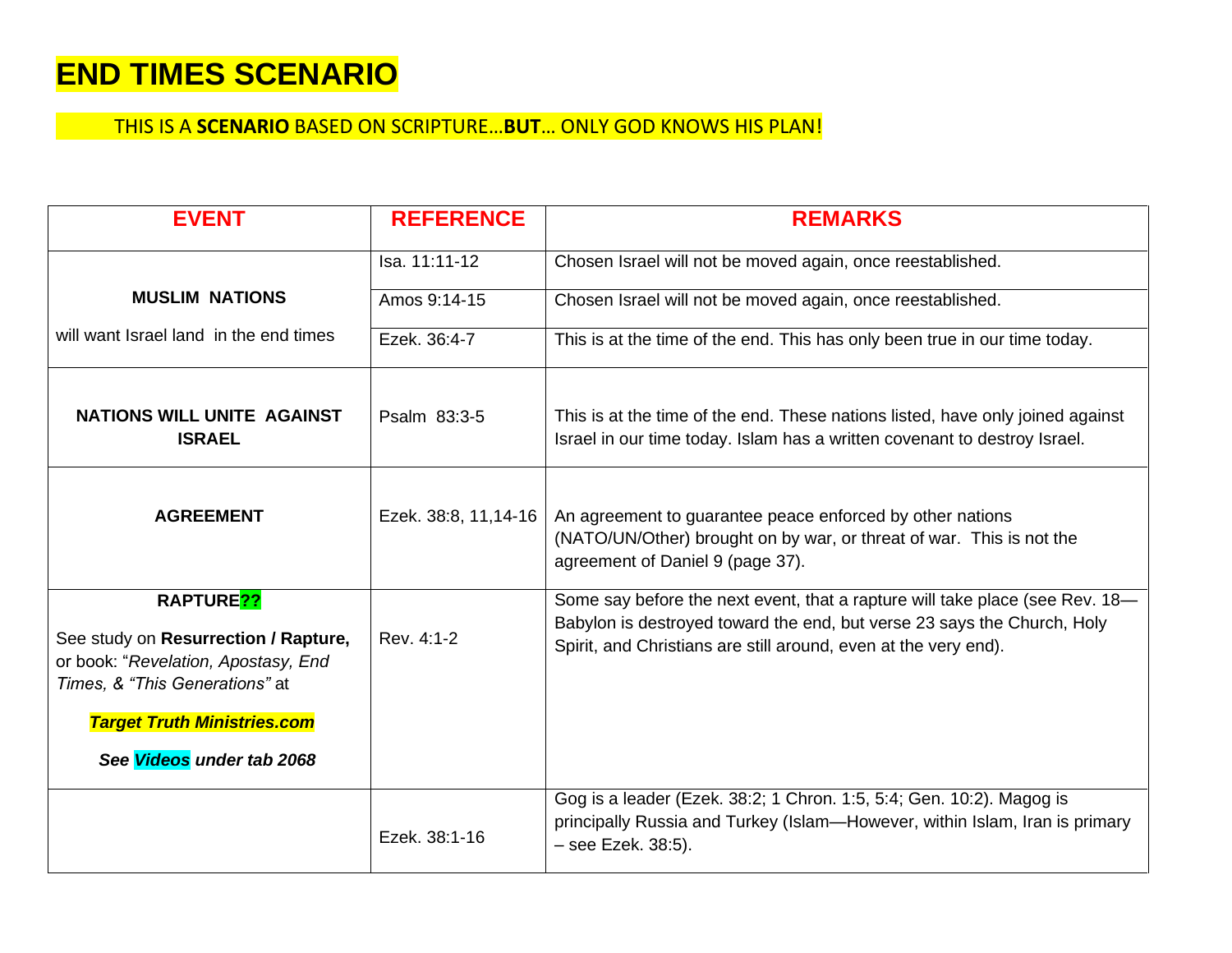| <b>EVENT</b>                 | <b>REFERENCE</b> | <b>REMARKS</b>                                                                                                                                                                                                                                                                                                                                                                                                                                                                   |
|------------------------------|------------------|----------------------------------------------------------------------------------------------------------------------------------------------------------------------------------------------------------------------------------------------------------------------------------------------------------------------------------------------------------------------------------------------------------------------------------------------------------------------------------|
| <b>GOG LEADS MAGOG</b>       |                  | No walls to protect Israel (Ezek. 38:11).                                                                                                                                                                                                                                                                                                                                                                                                                                        |
| To                           |                  | Allies are Iran and other non-Arab nations (Islam) - Egypt, Iran, Syria,                                                                                                                                                                                                                                                                                                                                                                                                         |
| <b>ATTACK ISRAEL</b>         |                  | Libya, Ethiopia, Sudan, Bosnia (Gomer), Southern Russia (Togarmah).                                                                                                                                                                                                                                                                                                                                                                                                              |
|                              |                  | Arabs are descendants of Abraham (over 1 million are Christian). Judea<br>(Palestine), Edom, Petra, Jordan, Saudi Arabia, United Arab Emirates,<br>Yemen, Oman, Kuwait, a portion of Egypt, Lebanon.                                                                                                                                                                                                                                                                             |
|                              |                  | Note: Iraq (Babylon) is not listed. Babylon, in the end times, is<br>controlled by the beast, which may be a western leader, not Islamic<br>(Alexander the Great and Babylon).                                                                                                                                                                                                                                                                                                   |
|                              | Ezek. 38:13      | Arabs are not part of attack Islam is (false religions).                                                                                                                                                                                                                                                                                                                                                                                                                         |
|                              | Matt. 24:4-8     | Nation against nation (race), kingdom against kingdom (region).                                                                                                                                                                                                                                                                                                                                                                                                                  |
| <b>GOD CAUSES THE BATTLE</b> | Ezek. 32:14      | Oil is to flow in the rivers.                                                                                                                                                                                                                                                                                                                                                                                                                                                    |
| <b>GOD DEFEATS MAGOG</b>     | Ezek. 39:1-8     | Magog attacks and is destroyed by God. One-sixth of Magog forces left<br>(KJV only).                                                                                                                                                                                                                                                                                                                                                                                             |
|                              |                  | An agreement to have peace, build temple and resume sacrifices. An<br>agreement brokered by nations to keep the peace, due to concerns over oil<br>and the nuclear threat. May or may not be brought about by worship of<br>Queen of Heaven worship (Islam also worships the Queen of Heaven - see<br><b>Queen of Heaven</b> study, or books: "Eden to Evil," "Science, Origins, &<br>Ancient Civilizations," or "God's Plan/Satan's Plan," at Target Truth<br>Ministries.com ). |
| <b>AGREEMENT</b>             |                  |                                                                                                                                                                                                                                                                                                                                                                                                                                                                                  |
|                              | Ezra 3:1-6       | No temple needed to resume evening and morning sacrifice.                                                                                                                                                                                                                                                                                                                                                                                                                        |
| <b>ISRAEL</b>                | Ezek. 39:8-16    | Battlefield left untouched for 7 months-7 months clean up by                                                                                                                                                                                                                                                                                                                                                                                                                     |
|                              |                  |                                                                                                                                                                                                                                                                                                                                                                                                                                                                                  |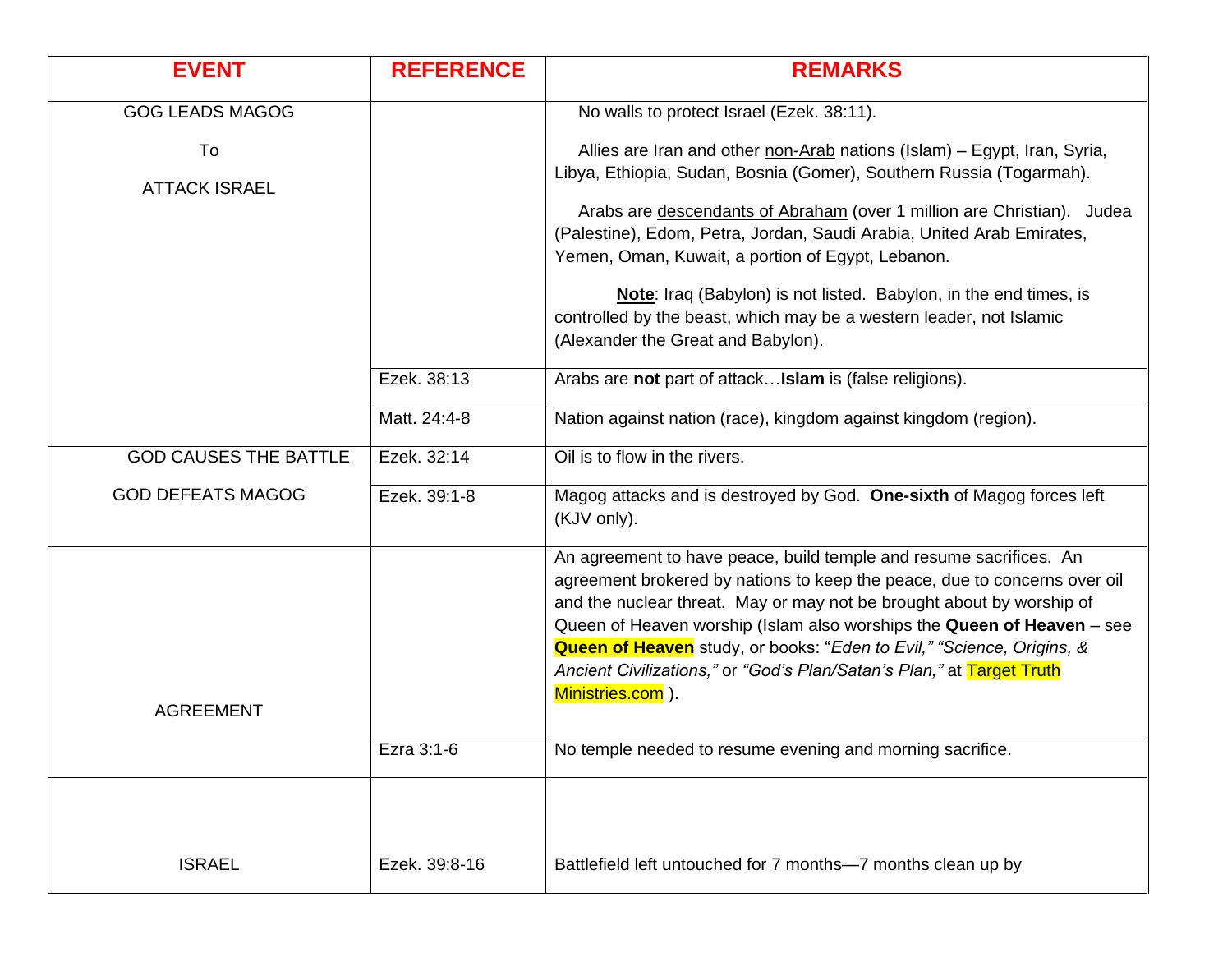| <b>EVENT</b>                              | <b>REFERENCE</b>  | <b>REMARKS</b>                                                                                                                                                                                                                                                                                                                                     |
|-------------------------------------------|-------------------|----------------------------------------------------------------------------------------------------------------------------------------------------------------------------------------------------------------------------------------------------------------------------------------------------------------------------------------------------|
| <b>UNDER</b><br><b>PROTECTION</b>         |                   | professionals-7 years of energy is available for Israel from the war weapons<br>left behind.                                                                                                                                                                                                                                                       |
| 1,260 DAYS                                | 1 Thess. 5:2-3    | Peace and safety for now (Then later, like birth pains, all the sudden comes<br>destruction). Interludes of quiet between birth pains - even before the final<br>period of "Peace and Safety." (Matt. 24                                                                                                                                           |
|                                           | Rev. 12:6         | Protection for Israel for 3½ years - 1260 days.                                                                                                                                                                                                                                                                                                    |
|                                           | Rev. 11:1-2       | <b>Temple</b> is in place during the end times. (Rev. $11:19 -$ "ark" is the Messiah<br>- Jesus (pg. 53), but Israel does not recognize Jesus yet). See "Study" on<br>exactly where the Third Temple will be located and the prophecy about to be<br>fulfilled—see The Third Templeand then the 4 <sup>th</sup> —at Target Truth<br>Ministries.com |
|                                           | Mal. 3:1-2, 4:5-6 | Messiah will not come until the Holy Place is set up-Elijah comes first<br>(Matt. 11:14).                                                                                                                                                                                                                                                          |
| A HOLY PLACE                              | Isa. 18:4, 7      | A gift brought by Ethiopia to the Holy Mount in the end times                                                                                                                                                                                                                                                                                      |
| is set up and<br><b>SACRIFICE RESUMES</b> | Matt. 24:15-16    | Holy Place will be defiled in the end times by abomination spoken of by<br>Daniel.                                                                                                                                                                                                                                                                 |
|                                           |                   |                                                                                                                                                                                                                                                                                                                                                    |
| The Tenth Red Heifer                      | 2 Thess. 2:3-4    | Man of lawlessness revealed in the end times as he proclaims himself<br>supreme in the temple.                                                                                                                                                                                                                                                     |
| (Ninth was in 70 A.D.)                    | Amos 9:11         | Tabernacle could be set up first, and when Christ returns He will set up the<br>Temple.                                                                                                                                                                                                                                                            |
|                                           | Acts 15:15-17     | Tabernacle could be set up first, and when Christ returns, He will set up the<br>temple.                                                                                                                                                                                                                                                           |
|                                           | Ezek. 41 and 42   | These are the dimensions of a temple not yet built. This is the description of<br>the temple which Christ will build for the millennium (Jer. $3:16 - No$ Ark<br>needed here).                                                                                                                                                                     |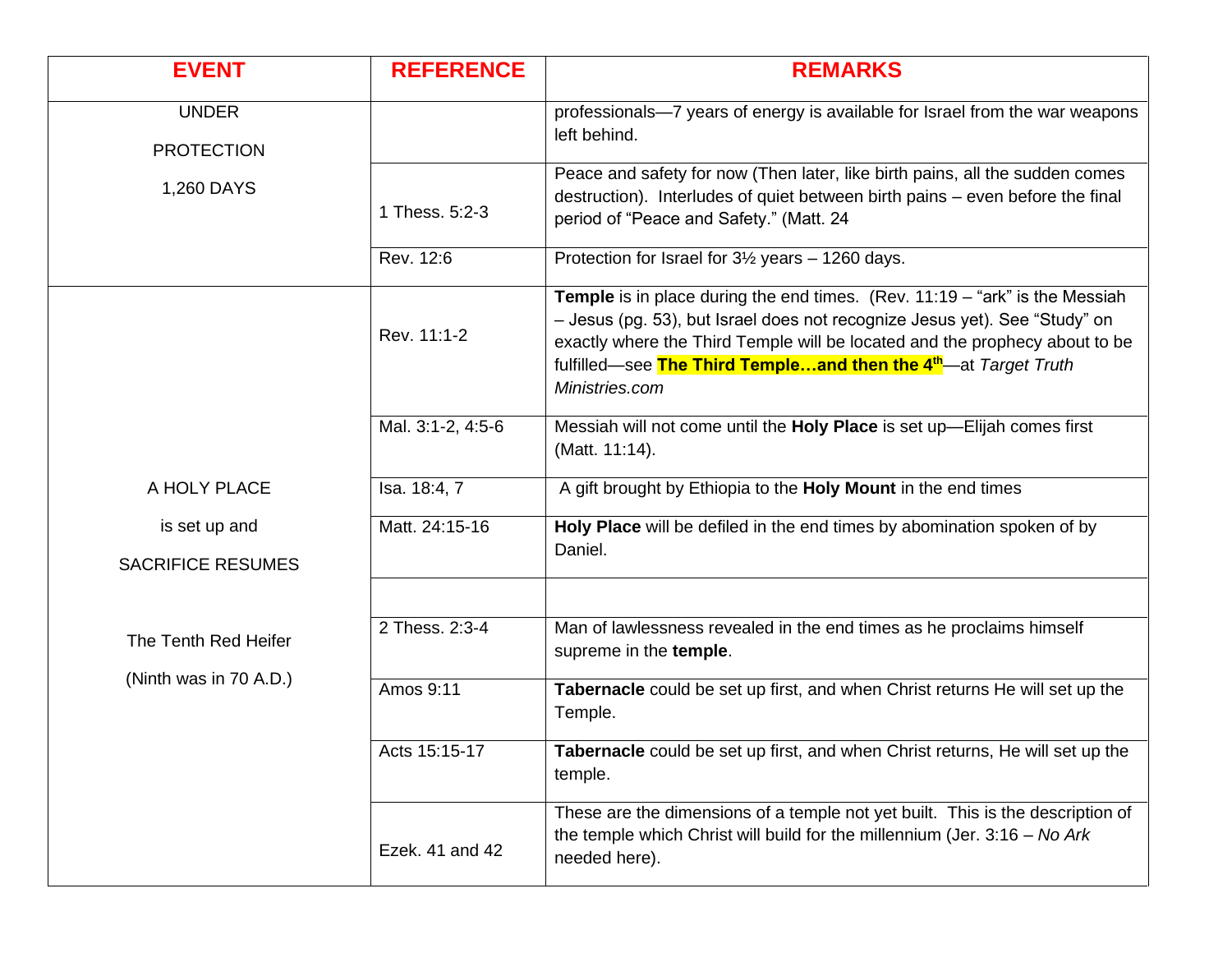|                                                                                                                    | Tabernacle (Ex. 15:17-18, Ex. 25:8)<br>1)                                                                                                                                                                                               |
|--------------------------------------------------------------------------------------------------------------------|-----------------------------------------------------------------------------------------------------------------------------------------------------------------------------------------------------------------------------------------|
|                                                                                                                    | Temple of Solomon (2 Chron. 3:1-36:18-19) commonly called the First Temple - Destroyed<br>2)                                                                                                                                            |
|                                                                                                                    | 587 B.C. on 9 <sup>th</sup> /10 <sup>th</sup> of Av.                                                                                                                                                                                    |
|                                                                                                                    | 3) Temple of Zerubbabel (Ezra 5:1-2)                                                                                                                                                                                                    |
|                                                                                                                    | Temple of Herod (Jesus time). Commonly called the Second Temple. Destroyed 70 A.D. on<br>4)<br>9th/10th of Av. For those who trust in Christ, we are now the temple of God, but others await<br>a structure                             |
|                                                                                                                    | (Eph. 2:19-22; 1 Cor. 3:16-17). In 135 A.D., the Roman temple to Jupiter was set up by                                                                                                                                                  |
|                                                                                                                    | Hadrian. Islam reused the pillars from the Roman Jupiter temple to construct the Dome of<br>the Rock Mosque which exists today.                                                                                                         |
| Temple/Tabernacle/Holy Place                                                                                       | End Times Tabernacle, or Temple (Amos 9:11; Acts 15:15-17). Commonly called the Third<br>5)<br>Temple. The Holy Place of Rev. 11:1-19 – Destroyed during the end times, when Christ<br>judges.                                          |
|                                                                                                                    | (possibly on the 9 <sup>th</sup> /10 <sup>th</sup> of Av – see message on the <b>9<sup>th</sup>/10<sup>th</sup> of Av</b> at Target Truth                                                                                               |
| Go to Target Truth Ministries for Study                                                                            | Ministries.com)                                                                                                                                                                                                                         |
| on exactly where the next Temple will<br>be actually built-"The Third<br><b>Templeand then the 4<sup>th</sup>!</b> | The cleansing of the temple will be when Jesus rebuilds the temple for the millennium<br>$\bullet$<br>(Zech.6:12-15), at the end of the 2300 days (Dan. 8:8-14, the last<br>day/The Lord's Day/The day the millennium begins – see #6)* |
|                                                                                                                    | Temple of the millennium. Commonly called the $4th$ . (Ezek. 40-47; Isa. 2:2 – also see pages<br>6)<br>$52 - 54$                                                                                                                        |
|                                                                                                                    | 7) The New Jerusalem (Rev. 21-22) God is the Temple.                                                                                                                                                                                    |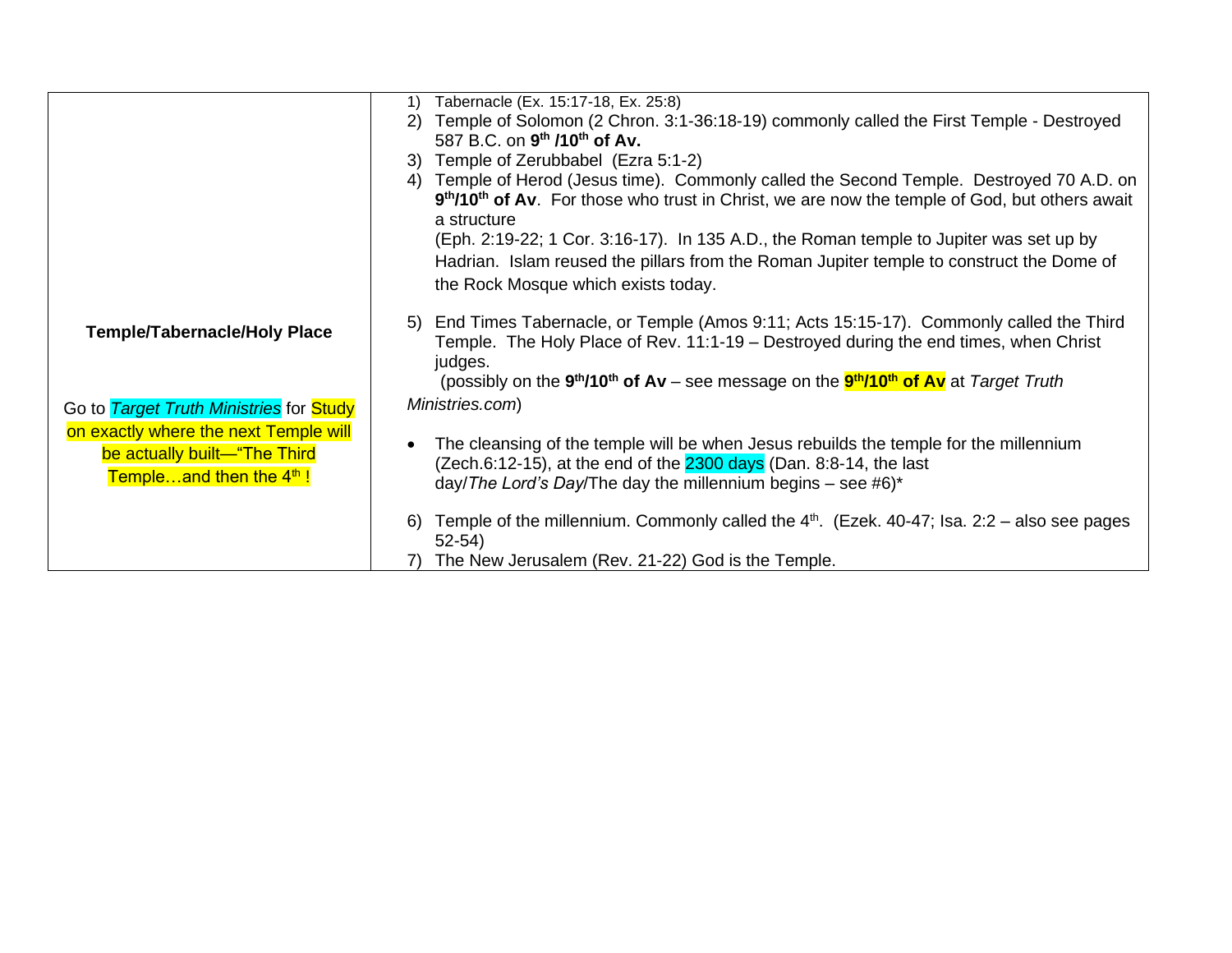|                      | 2 Thess. 2:11       | False Christ – the seed of the serpent.                                                                                                                                         |
|----------------------|---------------------|---------------------------------------------------------------------------------------------------------------------------------------------------------------------------------|
|                      | 2 Thess. 2:3-8      | The man of lawlessness won't be revealed until the apostasy $-$ the falling<br>away.                                                                                            |
|                      | Rev. 9:1-3          | Saw the star which had fallen (Rev 8: 10-11) "him"He releases evil.                                                                                                             |
| THE LIE              | Rev. 13:1-2         | Lion, Bear, Leopard—Beast with 7 heads (nations), 10 horns (kings), 10<br>crowns (power). Beast receives power for 31/2                                                         |
|                      |                     | years, after the Holy Spirit removes His restraint (2 Thess. 2:3-12) comes<br>from the sea (nations - Rev. 17:15). Lion's mouth (England) "English": the<br>one-world language. |
| THE END TIME LEADERS |                     |                                                                                                                                                                                 |
|                      | Dan. 7:1-8, 20, 24  | Diverse beast: lion, bear, leopard-10 kings will come out of the one<br>kingdom—a "little one" knocks off 3 kings. Were there 13 to start with, or<br>only 7 left?              |
| <b>ANTICHRIST??</b>  |                     |                                                                                                                                                                                 |
|                      | Rev. 17:3-13, 15-18 | Beast-7 heads (mountains, nations, races) 10 horns (kingdoms, territories)                                                                                                      |
| <b>BEAST</b>         |                     | $7th$ : 10 Kings with no power yet, power for one hour, at the very end.                                                                                                        |
|                      |                     | 8 <sup>th</sup> : At the end of the millennium, Satan is judged.                                                                                                                |
| <b>FALSE PROPHET</b> |                     |                                                                                                                                                                                 |
|                      | Rev. 18:10          | One hour (1 day = 1 year/1 hour = 2 weeks?)                                                                                                                                     |
|                      |                     |                                                                                                                                                                                 |
| <b>LITTLE HORN</b>   | Dan. 2:40-43        | Kingdom is in end times—10 toes                                                                                                                                                 |
|                      | Dan. 8:9, 23        | Little Horn-the beast (Dan. 7:8, 11, 20-21; Micah 4:13)                                                                                                                         |
|                      |                     |                                                                                                                                                                                 |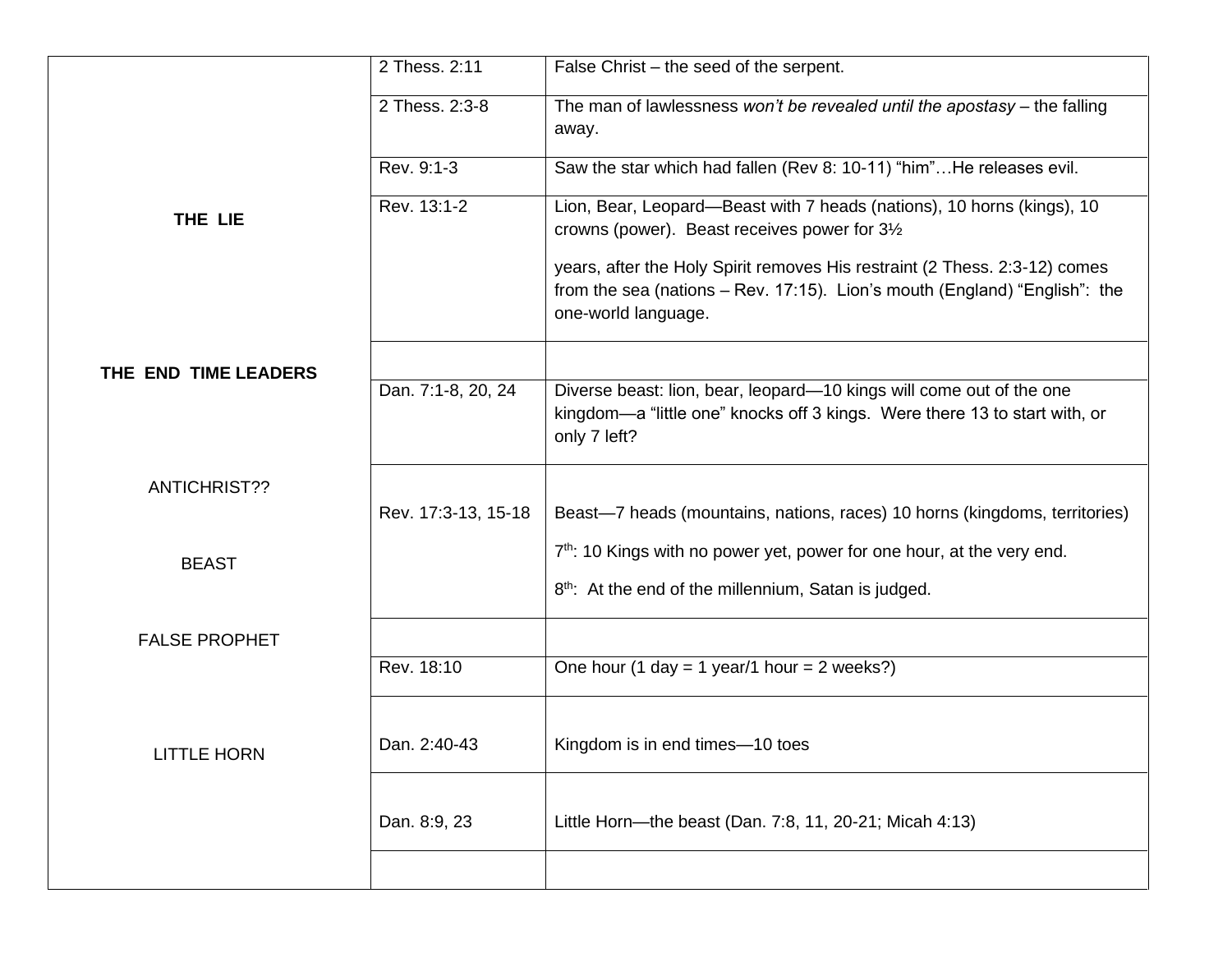|                                     | Dan. 11:29        | The vile one-the false prophet (Dan. 11:21; Isa. 32:5-6) Worships the god of                                                                                    |  |
|-------------------------------------|-------------------|-----------------------------------------------------------------------------------------------------------------------------------------------------------------|--|
|                                     |                   | forces-Dan. 11:38                                                                                                                                               |  |
| <b>VILE ONE</b>                     |                   |                                                                                                                                                                 |  |
|                                     | Matt. 24:7        | Nation against nation (race)-kingdom against kingdom (territory)                                                                                                |  |
| GOG                                 | Gen. 10:2         | Gog-leader of Magog (1 Chron. 1:5, 5:4; Ezek. 38 and 39; Rev. 20).                                                                                              |  |
|                                     |                   |                                                                                                                                                                 |  |
|                                     | Dan. 11:36        | The King who does his own will.                                                                                                                                 |  |
|                                     |                   |                                                                                                                                                                 |  |
|                                     | Dan. 12:11        | The Abominable One                                                                                                                                              |  |
|                                     |                   |                                                                                                                                                                 |  |
|                                     | John 5:43         | Will Israel only accept a Jewish person as the Messiah-the "antichrist"?                                                                                        |  |
|                                     | Dan. 11:37        | "Antichrist" will have no regard for the God of his fathers<br>(original text<br>reads "gods")                                                                  |  |
|                                     | John 17:12;       | Judas and the "antichrist" are the only two in Scripture called "sons of                                                                                        |  |
|                                     | 2 Thess. 2:3      | perdition."                                                                                                                                                     |  |
|                                     |                   |                                                                                                                                                                 |  |
|                                     | Dan. 11:21-31     | The vile one is a descendant of Syrian named Antiochus                                                                                                          |  |
|                                     | Dan, 7, Dan. 8:23 | The little horn is a descendant of the horns of Alexander the Great $-$ Dan. $7 -$<br>little horn out of $10 - Dan$ . $8 - little$ horn out of 4.               |  |
|                                     | 1 Kings 18:4      | Jezebel - a type of anti-Christ - she killed the prophets.                                                                                                      |  |
|                                     |                   |                                                                                                                                                                 |  |
| <b>Target Truth Ministries.com)</b> |                   | (see study on <b>ISLAM's PROPHECY of the end times</b> , or books: " <mark>God's Plan/Satan's Plan</mark> ," or "Science, Origins, & Ancient Civilizations," at |  |
|                                     |                   |                                                                                                                                                                 |  |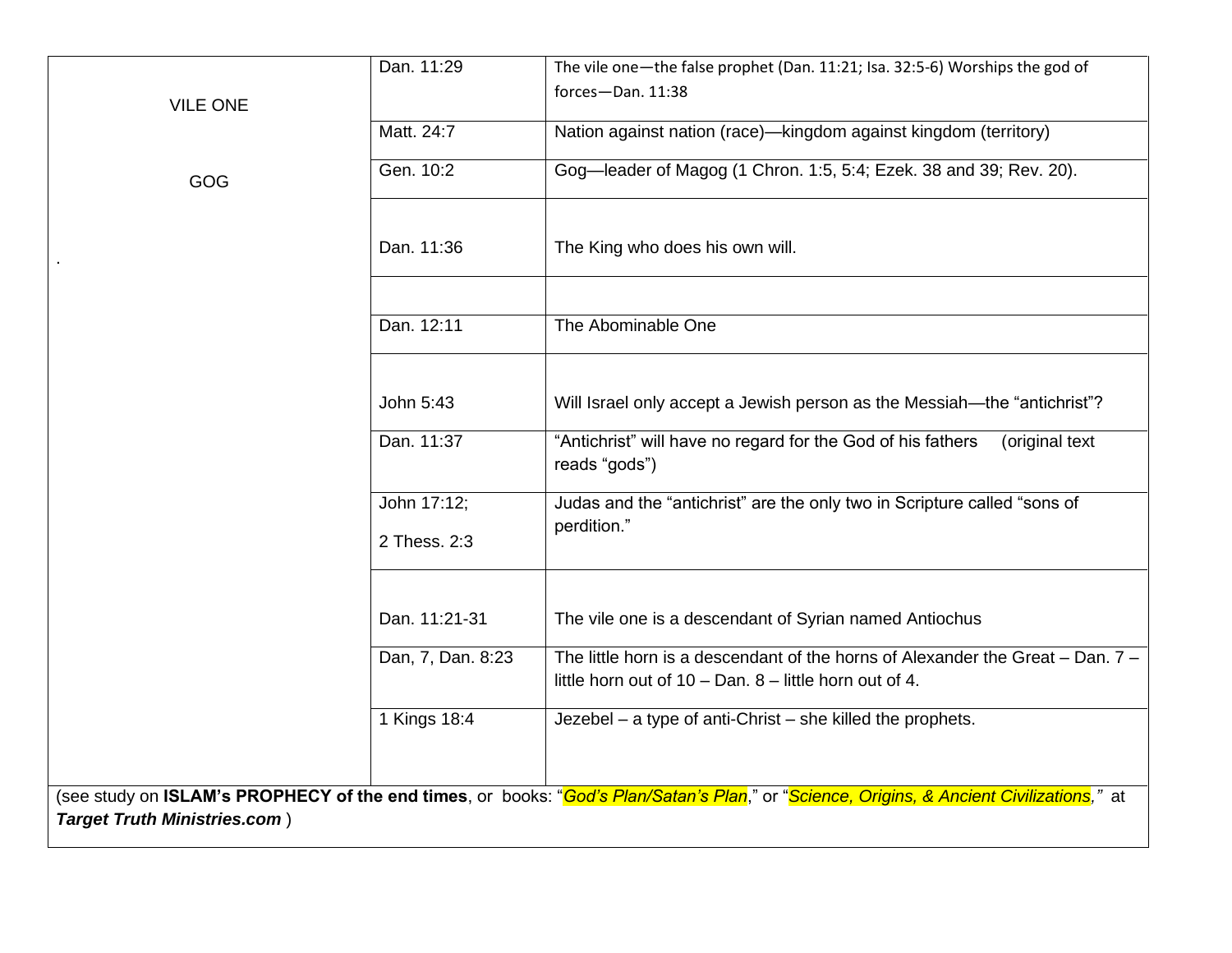|                              |               | Fallen to earth—Satan can kill the flesh, not the soul (Seals 1-6).                                                                                                                                                                                                                                                                                 |
|------------------------------|---------------|-----------------------------------------------------------------------------------------------------------------------------------------------------------------------------------------------------------------------------------------------------------------------------------------------------------------------------------------------------|
| The Great Tribulation Begins | Rev. 6        |                                                                                                                                                                                                                                                                                                                                                     |
|                              | vs. 1-8       | Seals 1-4: Satan's war on earth.                                                                                                                                                                                                                                                                                                                    |
| 1335 days to END             |               | Seal 5: Elect await justice. These are firstfruits (Rev. 7:1-3, 14:4)                                                                                                                                                                                                                                                                               |
|                              | vs. 9-11      |                                                                                                                                                                                                                                                                                                                                                     |
| 1290 days to Abomination     |               | Seal 6: Great day of God's wrath - The last days are described, but come<br>about as result of $\frac{\text{Scal}}{2}$ (Rev. 8:1) – 7 $\frac{\text{Trumps}}{\text{Imops}}$ / and 3 $\frac{\text{woes}}{\text{cos}}$ / and 7 $\frac{\text{bowls}}{\text{cos}}$<br>will now coincide with the final harvest Feasts of Israel – Feast #'s 5, 6,<br>& 7 |
|                              |               | Trumpet 7: Rev. $11:14-12:12$ (See chart – last page)                                                                                                                                                                                                                                                                                               |
|                              |               |                                                                                                                                                                                                                                                                                                                                                     |
| SACRIFICE REMOVED            | Dan. 9:27 a   | The peace covenant is broken/sacrifices stop-Midst. (vs. 27b occurs later)<br>The "he" is related to, or descended from, the prince of Dan. 9:26, who was<br>responsible for the temple's destruction in 70 A.D. Could be from tribe of Dan<br>(Gen. 49:16 -18).                                                                                    |
|                              | Isa. 28:14-22 | A bad covenant/Destruction/No true peace.                                                                                                                                                                                                                                                                                                           |
| <b>1290 DAYS</b><br>to the   | Dan. 12:11-12 | 1,290 days left to the Abomination of Desolation in the temple (Dan. 8:8-13).<br>This verse does not say "until the end."                                                                                                                                                                                                                           |
| <b>ABOMINATION</b>           |               |                                                                                                                                                                                                                                                                                                                                                     |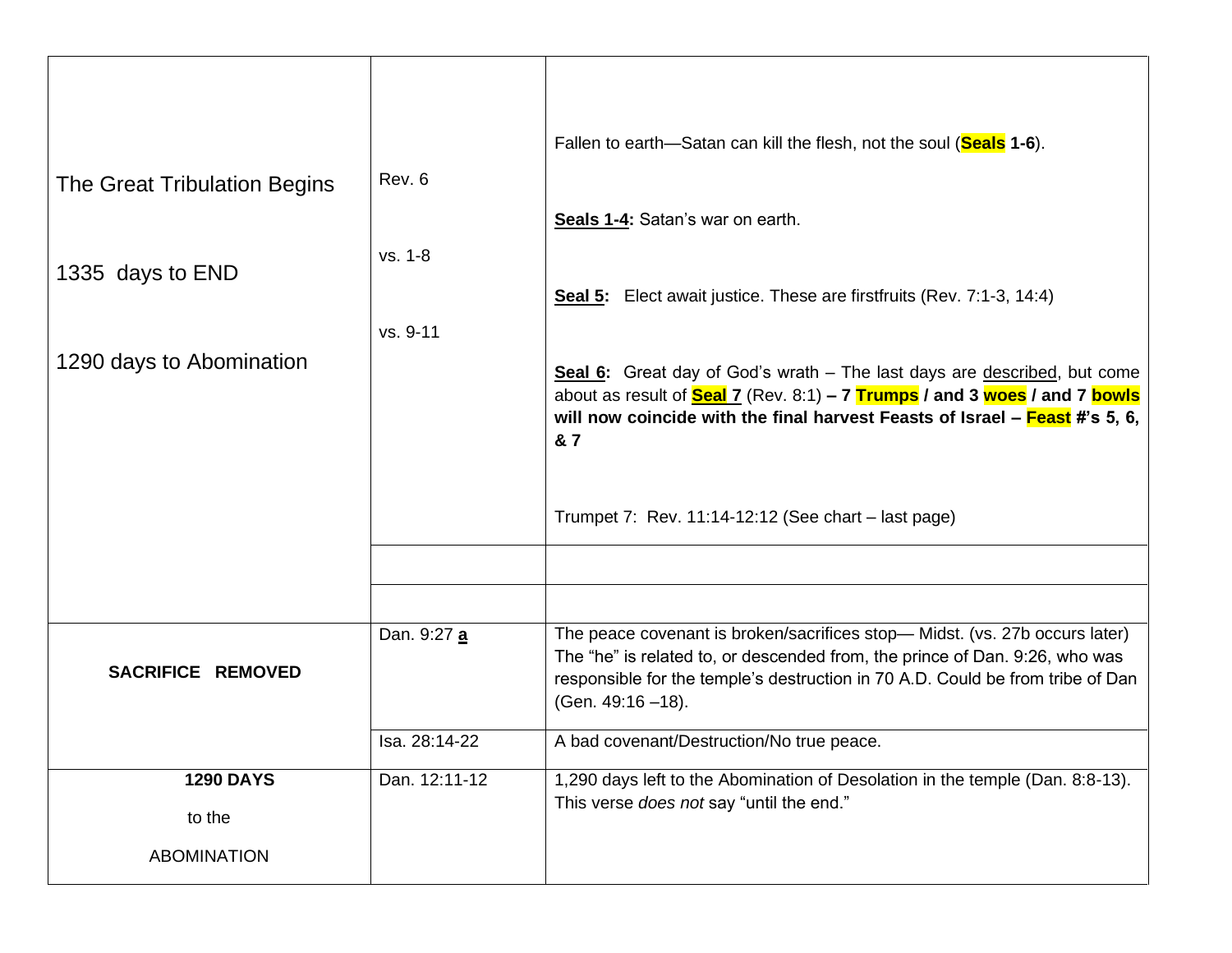| 1335 Days to End       |               |                                                                                                                                                                                                                                                                                                                                                                                                                                                                                                                                                                                                                           |
|------------------------|---------------|---------------------------------------------------------------------------------------------------------------------------------------------------------------------------------------------------------------------------------------------------------------------------------------------------------------------------------------------------------------------------------------------------------------------------------------------------------------------------------------------------------------------------------------------------------------------------------------------------------------------------|
|                        | Rev 13:1-10   | Political beast will receive power for 42 months-1,260 days-The archangel<br>Michael will remove restraint (2 Thess. 2:3-12). False prophet comes at Seal<br>7, Trump 3 (Rev. 8:1-11, see also pg. 43) (Not 1,260 days for false prophet)                                                                                                                                                                                                                                                                                                                                                                                 |
| <b>JACOB'S TROUBLE</b> | Dan. 7:1-8    | A dreadful diverse beast—the $4th$ in the line of the lion, the bear, and the<br>leopard. An end times re-run of Daniel's prophecy of the empires<br>(leopard/Germany/Fourth Reich - see pg. 30).                                                                                                                                                                                                                                                                                                                                                                                                                         |
|                        | Dan. 11:40-43 | Egypt captured, but not Edom, Moab, and Ammon-(Petra - or Amman,<br>Jordan (named Philadelphia at the time of Christ - Zech 14:5, Matt 24:15-<br>16). The wilderness is protected for Israel to hide in from the beast, but not<br>God's wrath later (Isa 34:1-8).                                                                                                                                                                                                                                                                                                                                                        |
|                        |               | 31/ <sub>2</sub> years of tribulation (drought), then, Jesus the Living Water (rain) --1<br>Kings 17                                                                                                                                                                                                                                                                                                                                                                                                                                                                                                                      |
|                        | James 5:17-18 | God calls for no rain through the prophet Elijah, because of apostasy of the<br>nations (1 Kings 18:45). The rain returns after 3 <sup>1</sup> / <sub>2</sub> years (James 5:17-18).<br>Jezebel was killing the prophets for years (1 Kings 18:1-4). 3½ years in the<br>Hebrew tradition (Josh. 2:1-2), witnesses sent to Jericho (house of the moon<br>god), and Rahab (Gentiles), protected them for 3 <sup>1/2</sup> days, and she was saved<br>(Josh. 2:1 = $\frac{1}{2}$ , 2:16 = 3). Gen. 22:1-14, Isaac (Israel) came through $3\frac{1}{2}$<br>days of tribulation by trusting God (three, plus half-day before). |
|                        |               |                                                                                                                                                                                                                                                                                                                                                                                                                                                                                                                                                                                                                           |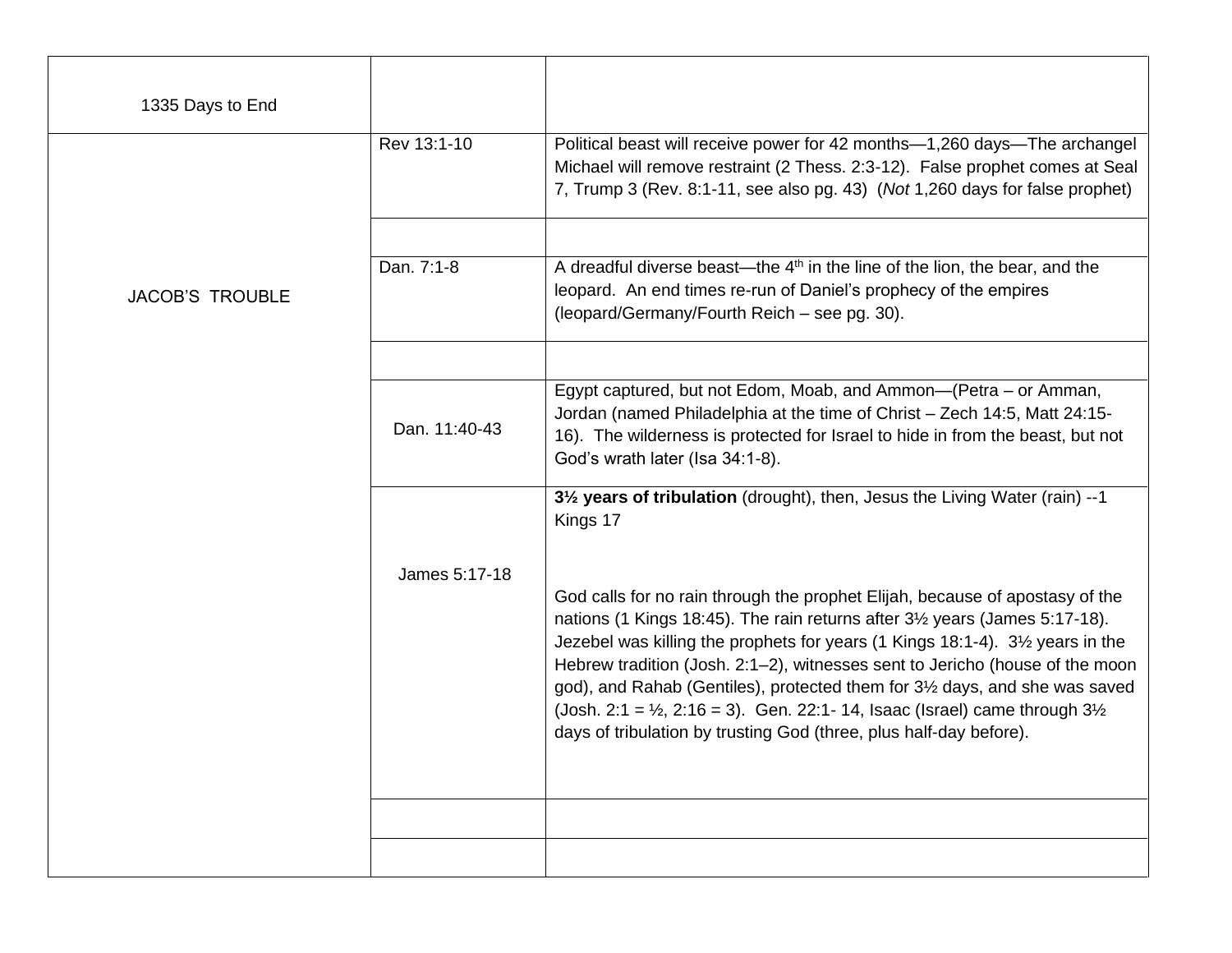|                             | Mal. 4:5-6    | Elijah will come first (Matt. 11:14, 17:11-13). Elijah comes before Passover -<br>Spring, Feast # 1 – Jesus celebrated Passover, and an empty seat is kept for<br>Elijah to come. |
|-----------------------------|---------------|-----------------------------------------------------------------------------------------------------------------------------------------------------------------------------------|
|                             | Rev. 11:1-6   | Gentiles will control the holy city and two witnesses will testify of God and the<br>plan of redemption for 42 months, 1,260 days (Matt. 24:14; Mark 13:10).                      |
|                             | Dan. 12:1-9   | End-times judgment. Jacob's name changed to Israel—This is Israel's<br>trouble. (Jer. 30:7, Ezek. 20:5)                                                                           |
| <b>JACOB'S TROUBLE</b>      | Jer. 30:5-9   | Will come on like birth pains.                                                                                                                                                    |
| 1260 days of trouble        | Zech. 13:8    | Two-thirds of the Jewish people will perish.                                                                                                                                      |
| NOT 1260 days to the end.   | Amos 5:16-20  | Destruction for Israel.                                                                                                                                                           |
|                             | Ezek 35:5-10  | Future – when Israel seeks protection (Rev 12:14) in time of Israel's calamity,<br>Arabs will possess Israel and Judah.                                                           |
| Still 1335 days to the end. |               |                                                                                                                                                                                   |
|                             | Dan. 7:21, 25 | 3 <sup>1/2</sup> years of power for the little horn—beast leader. 1260 days                                                                                                       |
|                             | Dan. 12:7     | 3 <sup>1/2</sup> years of power for vile one—false prophet.<br>1260 days                                                                                                          |

| Rev. 7:1-3<br><b>INTERLUDE</b> | 4 winds of destruction are held back until God's children, who have<br>accepted Christ, are sealed --144,000 (Dan. 11:33). As of 2007, there<br>were more than 144,000 Messianic Jews. These 4 winds are released in<br>Trump 6, Woe 2 (Rev. 9:14-16). These righteous will be first fruits (Rev. 14<br>- killed during tribulation and taken to heaven) |
|--------------------------------|----------------------------------------------------------------------------------------------------------------------------------------------------------------------------------------------------------------------------------------------------------------------------------------------------------------------------------------------------------|
|--------------------------------|----------------------------------------------------------------------------------------------------------------------------------------------------------------------------------------------------------------------------------------------------------------------------------------------------------------------------------------------------------|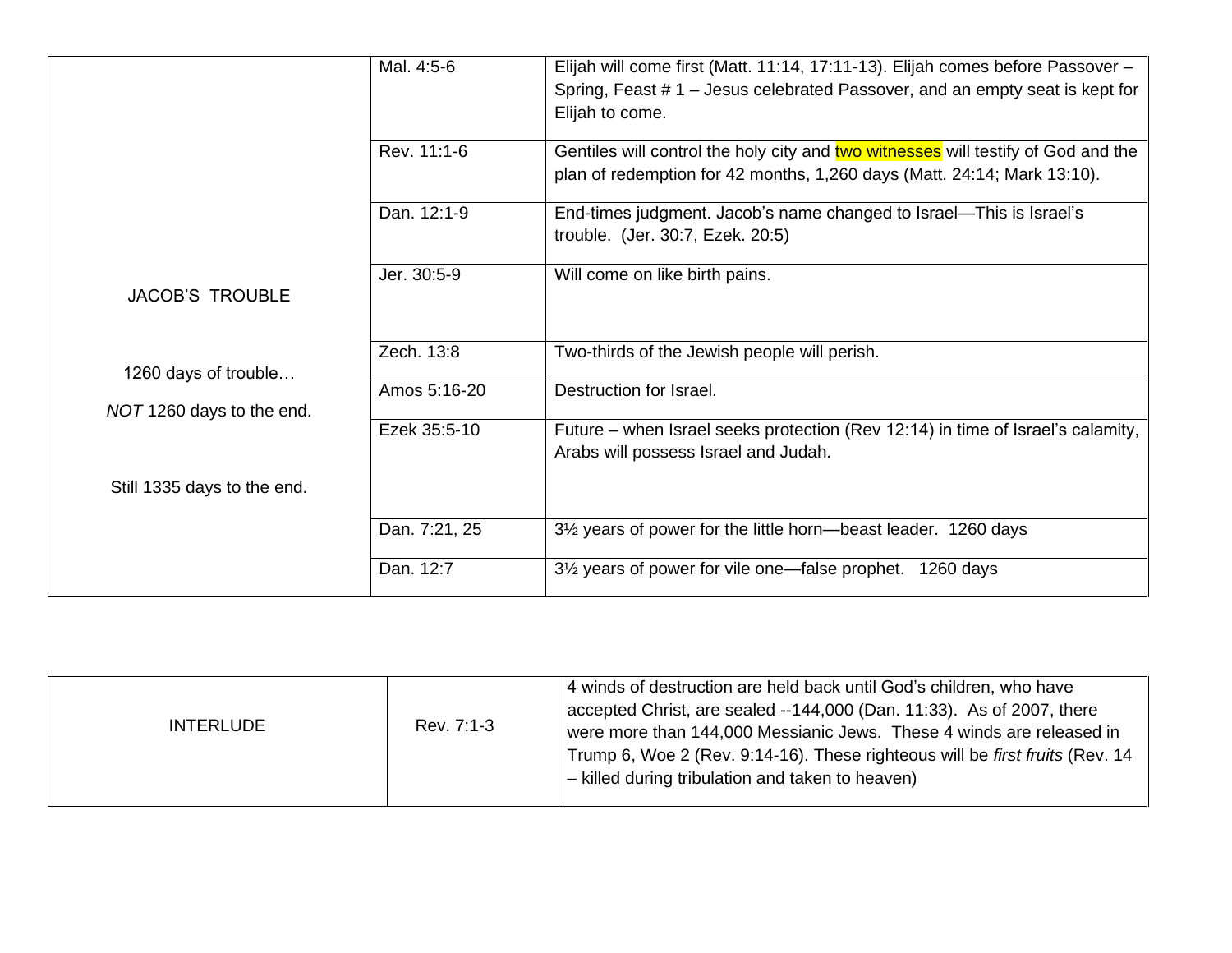| <b>EVENT</b>                                                                 | <b>REFERENCE</b> | <b>REMARKS</b>                                                                                                                                                              |
|------------------------------------------------------------------------------|------------------|-----------------------------------------------------------------------------------------------------------------------------------------------------------------------------|
| <b>SILENCE IN HEAVEN</b>                                                     | Rev. 8:1-6       | Silence in heaven for about $\frac{1}{2}$ an hour (a week? Joshua 6:10) (Seal 7).                                                                                           |
| PRAYERS OFFERED FOR THE<br><b>EARTH</b>                                      | Rev 12:14        | Israel provided protection for another 31/2 years.                                                                                                                          |
|                                                                              | Rev. 8:7-12      | False Prophet/Wormwood/light-imitate Christ/Spiritual deception (Trumpets<br>$1 - 4$ ).                                                                                     |
| <b>7 TRUMPETS ARE TO SOUND</b><br>(See Daniel's 70 <sup>th</sup> Week Chart) | Rev. 13:11-18    | False prophet (does not say 1260 days).                                                                                                                                     |
|                                                                              | Rev. 16:13       | False Trinity $-$ a copy $-$ imitation of Christ                                                                                                                            |
|                                                                              | Rev. 12:6-14     | Fallen to earth.                                                                                                                                                            |
|                                                                              | <b>Rev 8:13</b>  | Three "Woes" announced (Woe $1 =$ Trump 5; Woe $2 =$ Trump 6; Woe $3 =$<br>Trump 7 Trump 7 includes the bowls/vials                                                         |
|                                                                              | Rev. 11:7-14     | They divide those who worship God from the pretenders at the Temple.                                                                                                        |
| <b>Two Witnesses Testify</b><br>5 months                                     | Rev. 9:1-12      | Five months to end: Abomination about to show himself. Satan cannot hurt<br>the "green"- the elect. Life cycle of locust is 5 months (May to <b>September</b><br>/October). |
|                                                                              | Zech. 5:5-11     | Evil held back until the end times - Evil carried to Babylon. (Shinar)                                                                                                      |
| 5 <sup>th</sup> Trump - 5 months                                             | Rev 9:1-11       | Matt. 24:37-44; Gen.6:3; Dan. 2:40-44                                                                                                                                       |
| Woe #1                                                                       |                  | (Trumpet 5, Woe 1) Locusts begin their 5 months (May to Sept. /Oct.)                                                                                                        |
|                                                                              | Rev. 9:12        | Woe 1, Trump 5 ends.                                                                                                                                                        |
|                                                                              |                  |                                                                                                                                                                             |
|                                                                              |                  |                                                                                                                                                                             |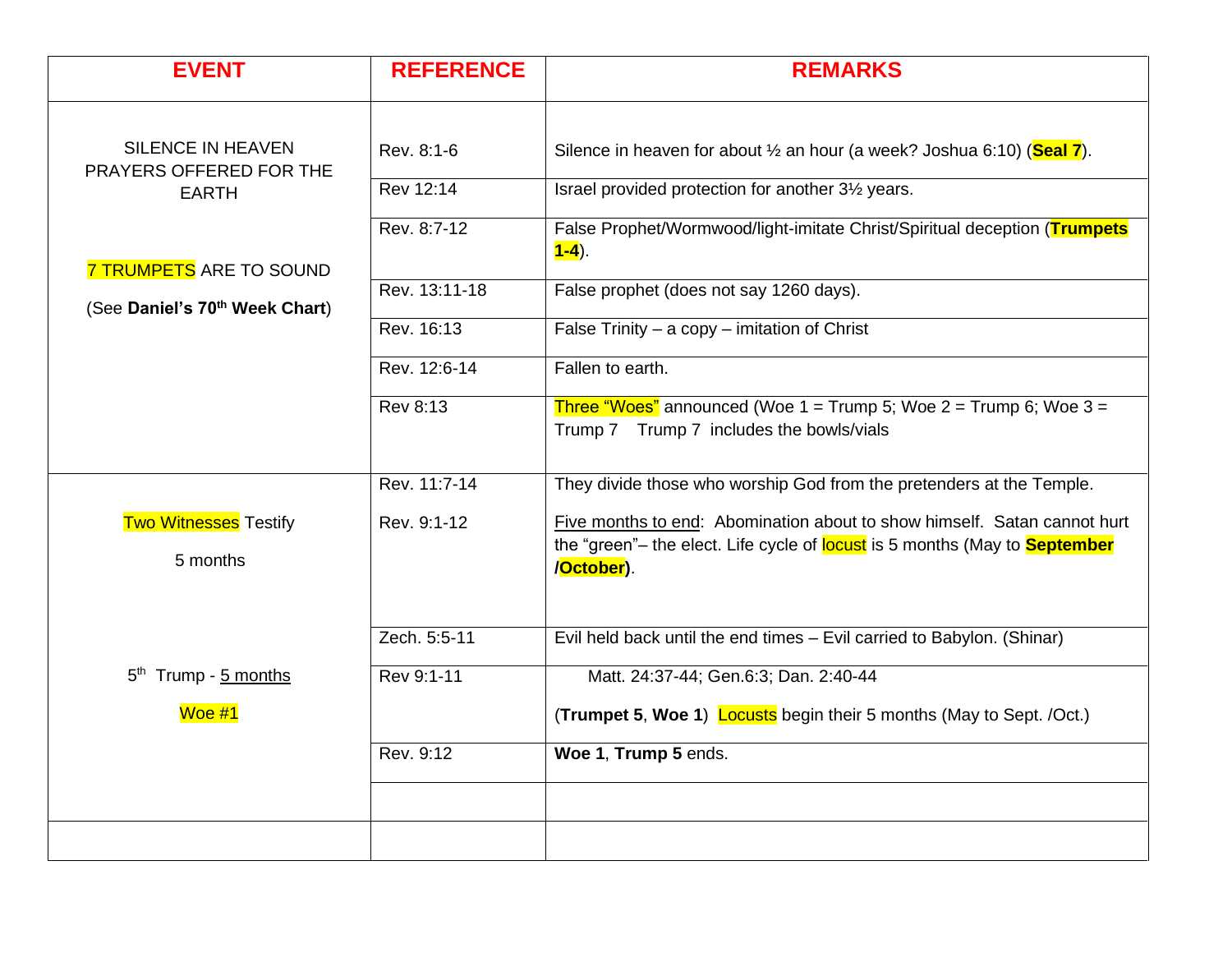| <b>EVENT</b>                                               | <b>REFERENCE</b> | <b>REMARKS</b>                                                                                                                                                                                                                                                                                                                                               |
|------------------------------------------------------------|------------------|--------------------------------------------------------------------------------------------------------------------------------------------------------------------------------------------------------------------------------------------------------------------------------------------------------------------------------------------------------------|
| <b>GREAT TRIBULATION</b><br>THE.<br><b>CONTINUES</b>       | Rev. 13:15       | Many die.                                                                                                                                                                                                                                                                                                                                                    |
|                                                            | Jer. 20:12       | The righteous are tried (tested), in the tribulation.                                                                                                                                                                                                                                                                                                        |
| $WOE$ #2                                                   | Rev 9:13-21      | Death: The $2^{nd}$ Woe, Trumpet 6 begins – 4 fallen angels – (beings – each<br>being has millions of members) with 200 million at Baghdad / Euphrates are<br>released (Rev. 7:1-3). Euphrates is boundary of God's covenant to Israel<br>(Gen. 15:18-20).<br>(see leopard: Dan. 7, goat: Dan. 8)<br>This is <i>not</i> Rev. 16:12. (Trumpet $7 - 6th$ Bowl) |
| <b>APOCALYPSE</b><br>(to uncover/unveil/reveal/revelation) | Rev. 18:10       | Description of destruction of Babylon. "Woe, Woe" ( $2^{nd}$ woe – $6^{th}$ Trump, in 1<br>hour destroyed).                                                                                                                                                                                                                                                  |
|                                                            |                  |                                                                                                                                                                                                                                                                                                                                                              |
|                                                            |                  |                                                                                                                                                                                                                                                                                                                                                              |

| 75 Days                                       |               | $1335 - 1260 = 75$ days                              |
|-----------------------------------------------|---------------|------------------------------------------------------|
| <b>Two Witnesses Killed &amp; Resurrected</b> | Rev. 11:7, 11 | 2 <sup>nd</sup> Woe past3 <sup>rd</sup> Woe coming . |

| <b>TIME SHORTENED</b> | Matt. 24:21-22 | Time of tribulation period is shortened from 7 years. |
|-----------------------|----------------|-------------------------------------------------------|
|                       |                |                                                       |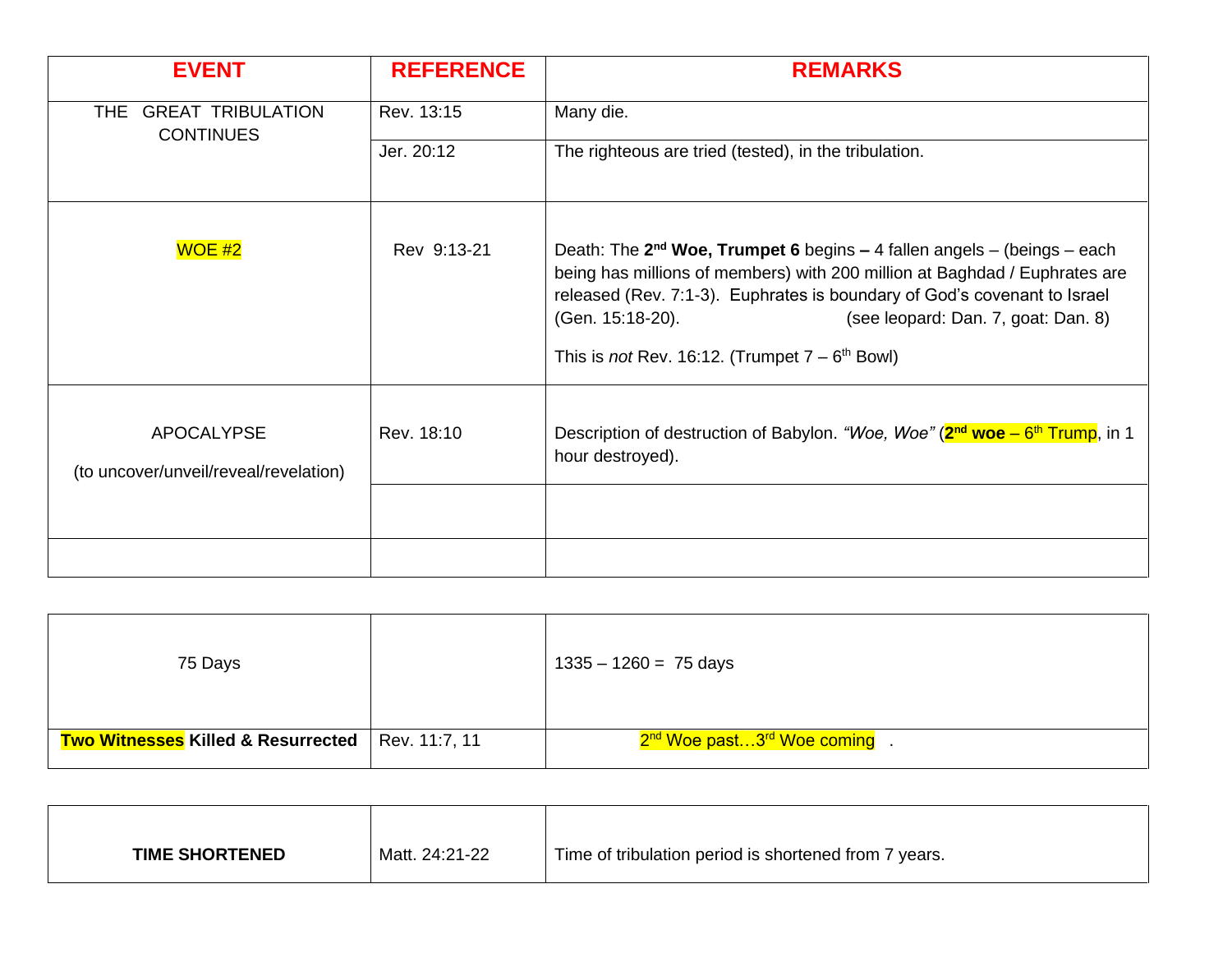| not 7 years | Mark 13:20 | Time of tribulation period is shortened from 7 years. |
|-------------|------------|-------------------------------------------------------|
|             |            |                                                       |
|             |            |                                                       |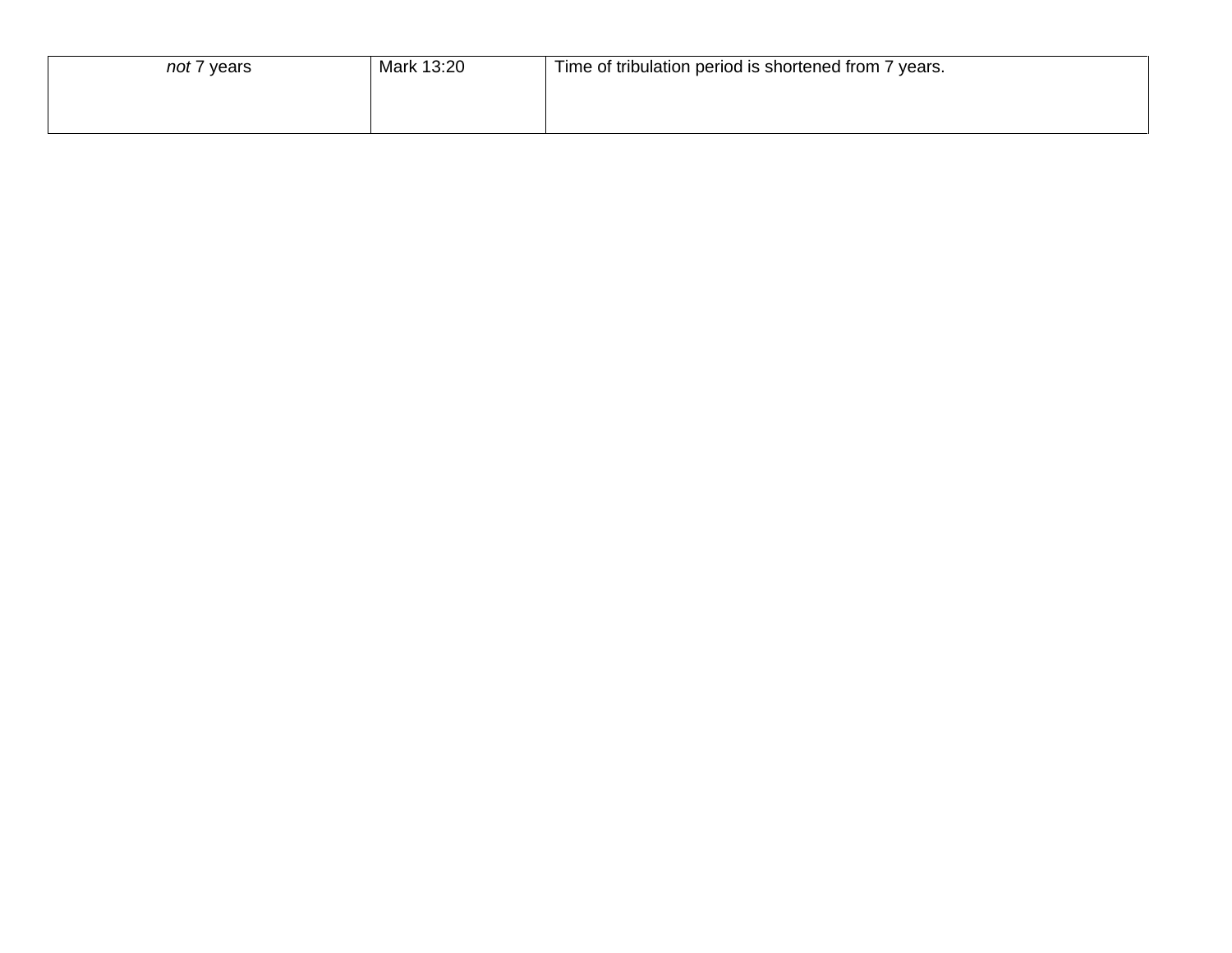### END TIMES CHART - SEALS / TRUMPS / WOES / PLAGUES / BOWLS

| <b>SEALS</b> | 1              | Rev. 6:1-8                | 2 Witnesses           |                | Rev. 11:1-6 (* 11:14) Mal. 4:5-6 - Elijah Rev. 15:3 - Moses |                |                                    |                     |                | (will prophesy for 1260) 1335 days to end                                  |                  |
|--------------|----------------|---------------------------|-----------------------|----------------|-------------------------------------------------------------|----------------|------------------------------------|---------------------|----------------|----------------------------------------------------------------------------|------------------|
|              |                | 2 Rev. 6:3-4              | War                   |                |                                                             |                |                                    |                     |                |                                                                            |                  |
|              | 3 <sup>1</sup> | Rev. 6:5-6                | Inflation / Famine    |                |                                                             |                |                                    |                     |                |                                                                            |                  |
|              | 4              | Rev. 6:7-8                | Death                 |                |                                                             |                |                                    |                     |                |                                                                            |                  |
|              | 5 <sub>1</sub> | Rev. 6:9-11               |                       |                |                                                             |                |                                    |                     |                |                                                                            |                  |
|              | 6              | Rev. 6:12                 | God's wrath described |                |                                                             |                |                                    |                     |                |                                                                            |                  |
|              | $7^{\circ}$    | Rev. 8:1                  | God's wrath unleashed |                | Rev. 8:1-6                                                  |                |                                    |                     |                | Political Beast / False Prophet - Rev. 17:9-18  Diverse Beast - Dan. 7:1-8 | 1260 days to end |
|              |                |                           |                       |                |                                                             |                |                                    |                     |                |                                                                            |                  |
|              |                | <b>TRUMP</b> 1 Rev. 8:6-7 |                       |                | Rev. 8:7-12                                                 |                |                                    |                     |                |                                                                            |                  |
|              |                | 2 Rev. 8:8-9              |                       |                |                                                             |                |                                    |                     |                |                                                                            |                  |
|              | 3              | Rev. 8:10-11              |                       |                |                                                             |                | False Prophet - Rev. 17:9-18       |                     |                |                                                                            |                  |
|              | $\overline{4}$ | Rev. 8:12                 |                       |                |                                                             |                |                                    |                     |                |                                                                            |                  |
|              | 5              | Rev. 8:13 - 9:12          | WOE 1                 |                | Rev. 8:13-9:12                                              |                |                                    |                     |                |                                                                            | 5 months to end  |
|              | 6              | Rev. 9:13                 |                       | $\overline{2}$ | Rev. 9:13-21; Rev. 11:14 *                                  |                | 2 Witnesses killed and resurrected |                     |                |                                                                            | 75 days to end   |
|              | 7              | Rev. 11:14-19             |                       | 3              | Rev. 11:14-15                                               | PLAGUE 1       | Rev. 15:1, 15:7                    | <mark>Bowl</mark> 1 |                | Rev. 11:14-19; 16:1-9                                                      | 45 days to end   |
|              |                |                           |                       |                |                                                             | $\overline{2}$ |                                    |                     | $\overline{2}$ | Rev. 16:3                                                                  |                  |
|              |                |                           |                       |                |                                                             | 3              |                                    |                     | 3              | Rev. 16:4                                                                  |                  |
|              |                |                           |                       |                |                                                             | 4              |                                    |                     | 4              | Rev. 16:8                                                                  |                  |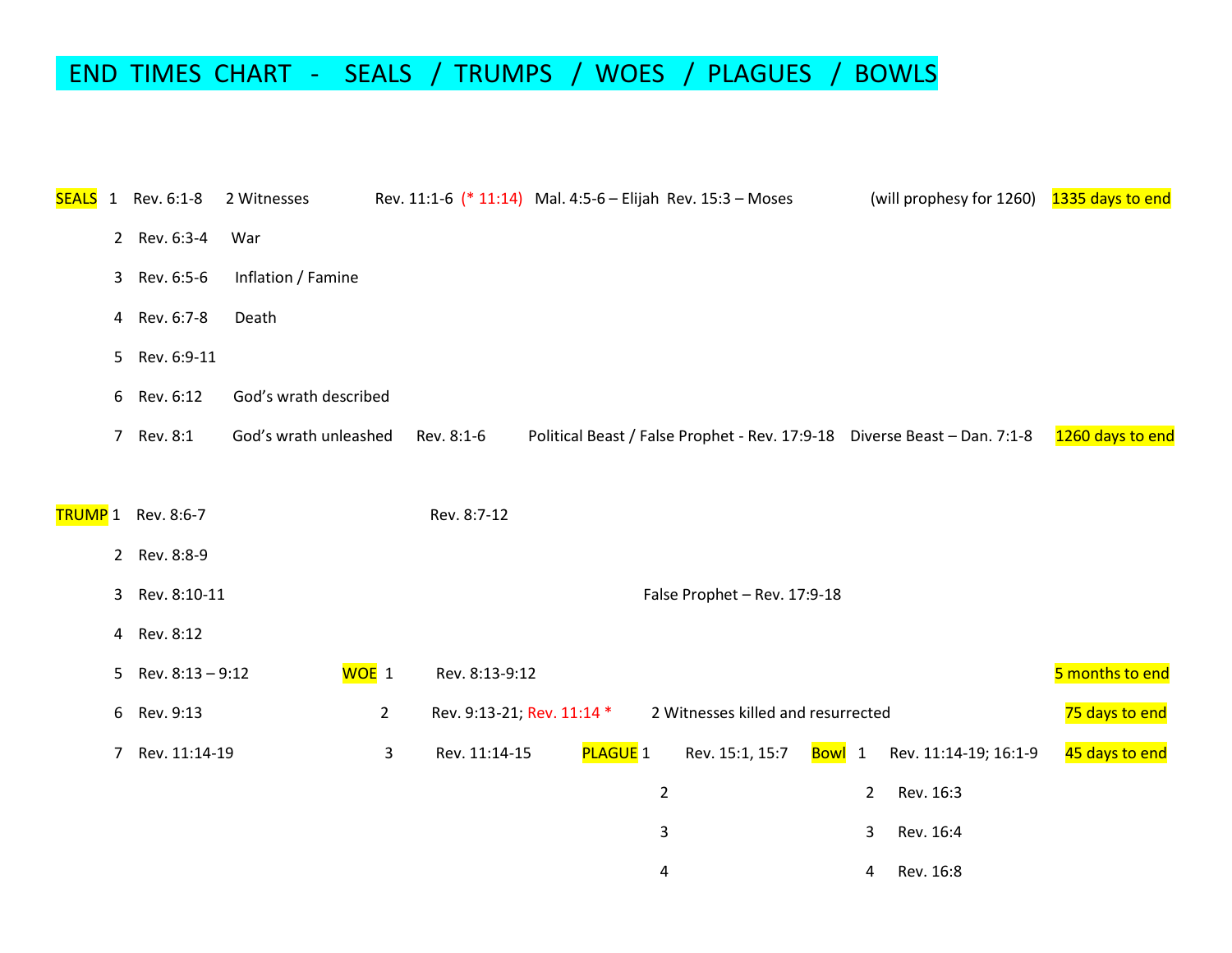#### 5 5 Rev. 16:10-11

6 6 Rev. 16:12

7 Rev. 16:14-21 Day of the LORD

en die deur die Staat van die Germanisatie van die Staatsmannen van die Staatsmannen van die Staat Staatsmannen

**Feast of Trumpets** 

Final Harvest Feast

new Years Day (New Years Day ) and the contract of the contract of the contract of the contract of the contract of the contract of the contract of the contract of the contract of the contract of the contract of the contrac

**Books of Life Opened**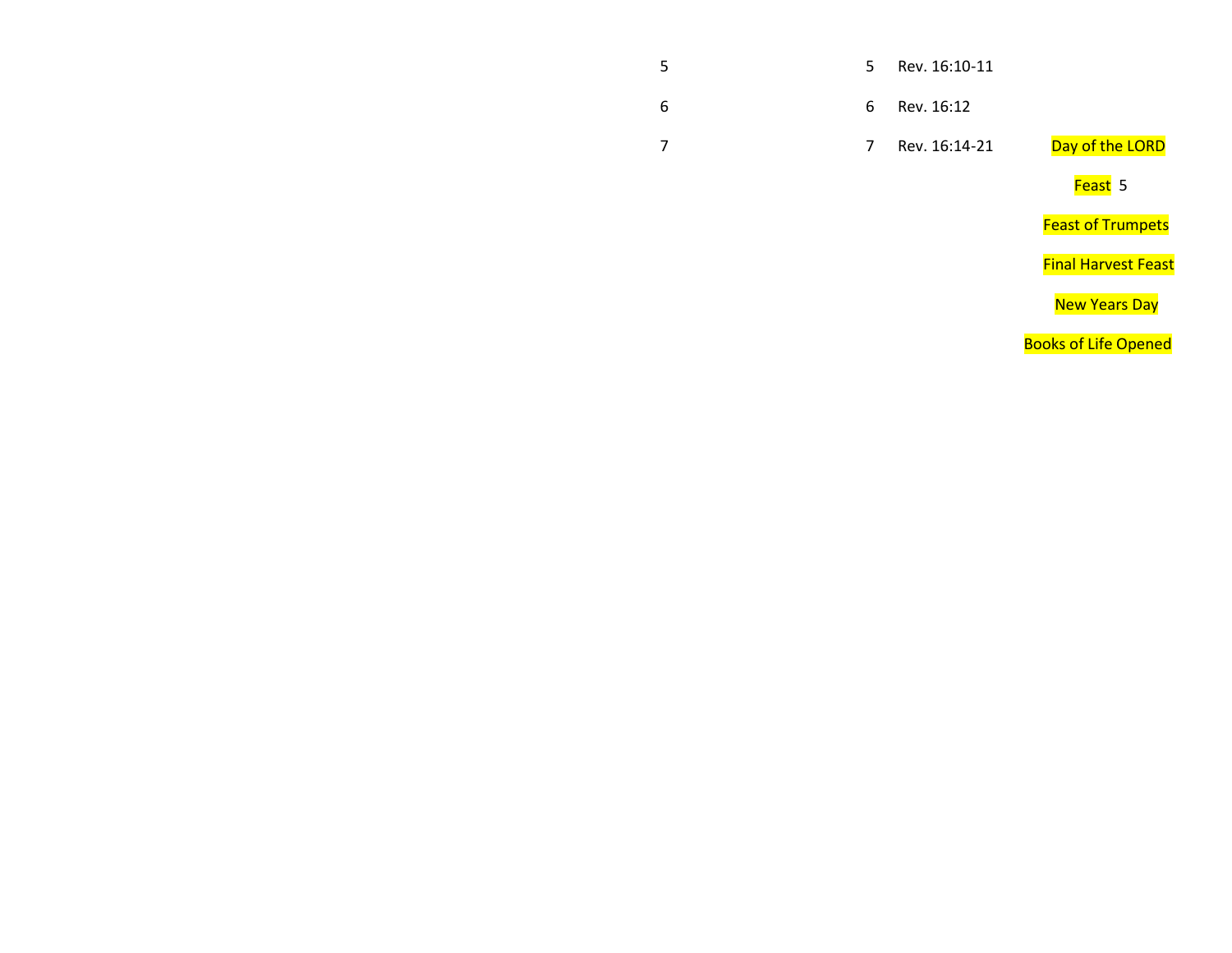

#### % The 7<sup>th</sup> seal reveals the 7 trumpets, and the 7<sup>th</sup> trumpet reveals the 7 bowls.

On 3" day, reach goal: Millennium, the periodion and new beginning.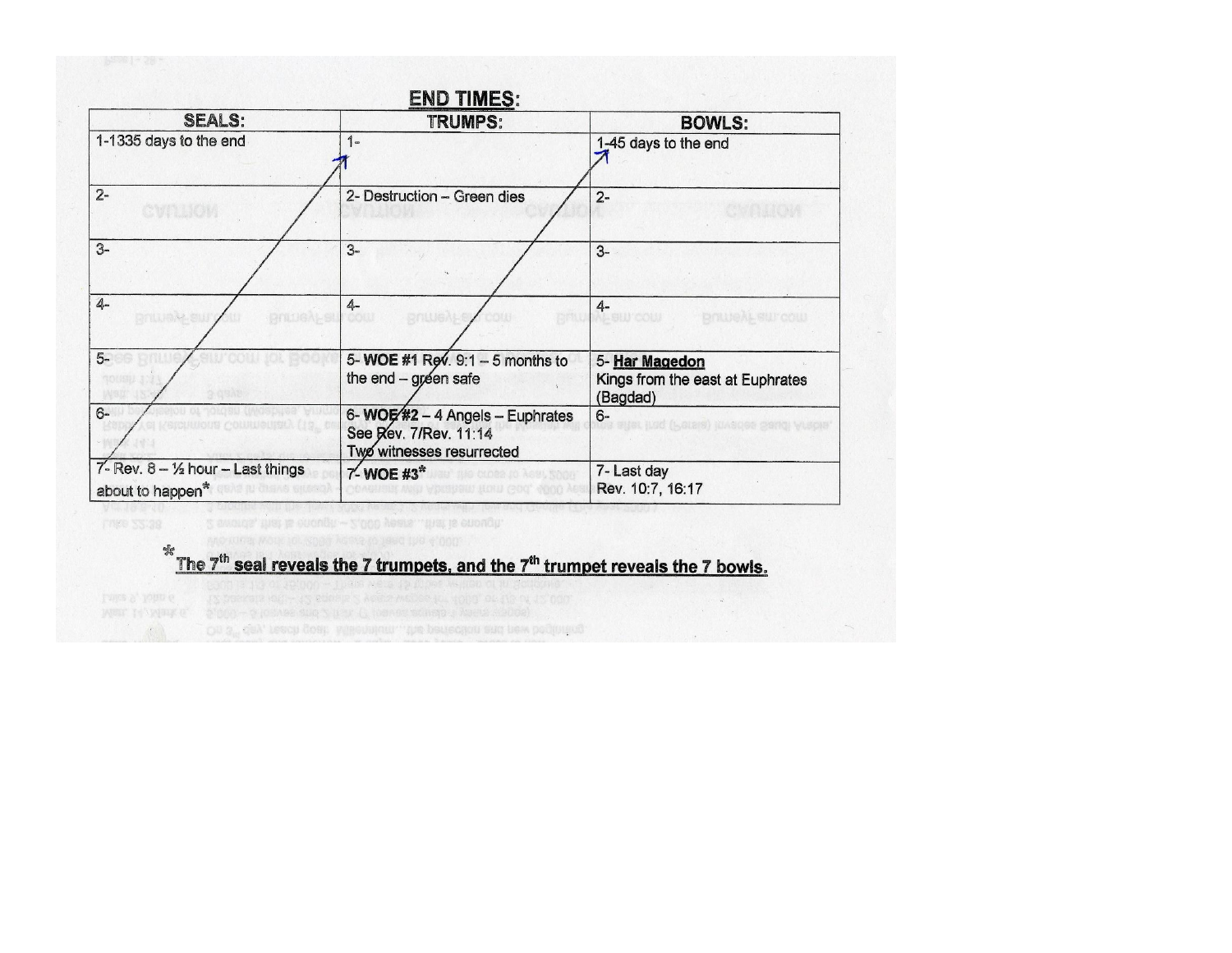|                                  | Rev. 11:14-19   | The $7th$ Trumpet begins $-45 +$ days to the end Woe 3 Bowl 1                                                                                                                                                                                                                                                    |
|----------------------------------|-----------------|------------------------------------------------------------------------------------------------------------------------------------------------------------------------------------------------------------------------------------------------------------------------------------------------------------------|
| <b>ABOMIMATION OF DESOLATION</b> | Rev. 10:7       | The mystery of God is finished (Joshua 6).                                                                                                                                                                                                                                                                       |
| <b>45 DAYS TO THE END</b>        | Matt. 24:15-16  | Warning: When you see the abomination of desolation stand in the holy<br>place, flee to the mountains. This will be 45 days to the end (see Daniel's<br>70 <sup>th</sup> Week Chart). Now that Babylon (false religion and city) is destroyed, the<br>antichrist MUST expose himself to take control personally. |
|                                  | 2 Thess. 2:1-4  | The end will not come until the son of perdition is revealed.                                                                                                                                                                                                                                                    |
|                                  |                 | Abomination $-45$ days to end $1335 - 1290 = 45$ days                                                                                                                                                                                                                                                            |
|                                  | Dan. 12:11-12   | Abomination that makes desolate is the <i>person</i> (Matt 24:15; Dan. 9:27b,<br>11:31, 12:11                                                                                                                                                                                                                    |
|                                  |                 | Transgression of desolation is the event.                                                                                                                                                                                                                                                                        |
|                                  | Mark 13:14      | Warning: When you see the abomination of desolation stand in the holy<br>place, flee to the mountains.                                                                                                                                                                                                           |
| Matt. 24:19-20                   |                 | Flee, but pray that it not be in winter, or on the Sabbath Day. Woe to birth<br>child – not old enough to be called. These will be "gleaned" – see the<br>millennium.                                                                                                                                            |
|                                  | Dan. 9:27b      | When abominations of Satan are at their peak of desolation, then the<br>abomination that makes desolate will be revealed.                                                                                                                                                                                        |
|                                  | Dan. 11:45      | The false prophet is dumped in favor of the political beast - Vile one<br>destroyed on last day.                                                                                                                                                                                                                 |
|                                  | Rev. 17:16      | The false prophet is dumped in favor of the political beast. Jezebel was also<br>dumped. 2 Kings 9:30-37 The false prophet (the woman of Rev. 17 & Zech.<br>5), is dumped in the very last days as people focus on the beast.                                                                                    |
| <b>ISRAEL TO RECEIVE SIGHT</b>   | Rom. 11:25 - 26 | Israel blinded, but will recognize the Messiah/Jesus (Isa. 30:18-26, 35:4-5)<br>See messages on the <b>9<sup>th</sup>/10<sup>th</sup> of Av</b> and Hanukkah Target Truth<br>Ministries.com. "All Israel" (Rom 2:28-29). Israel's 2 previous Temples were                                                        |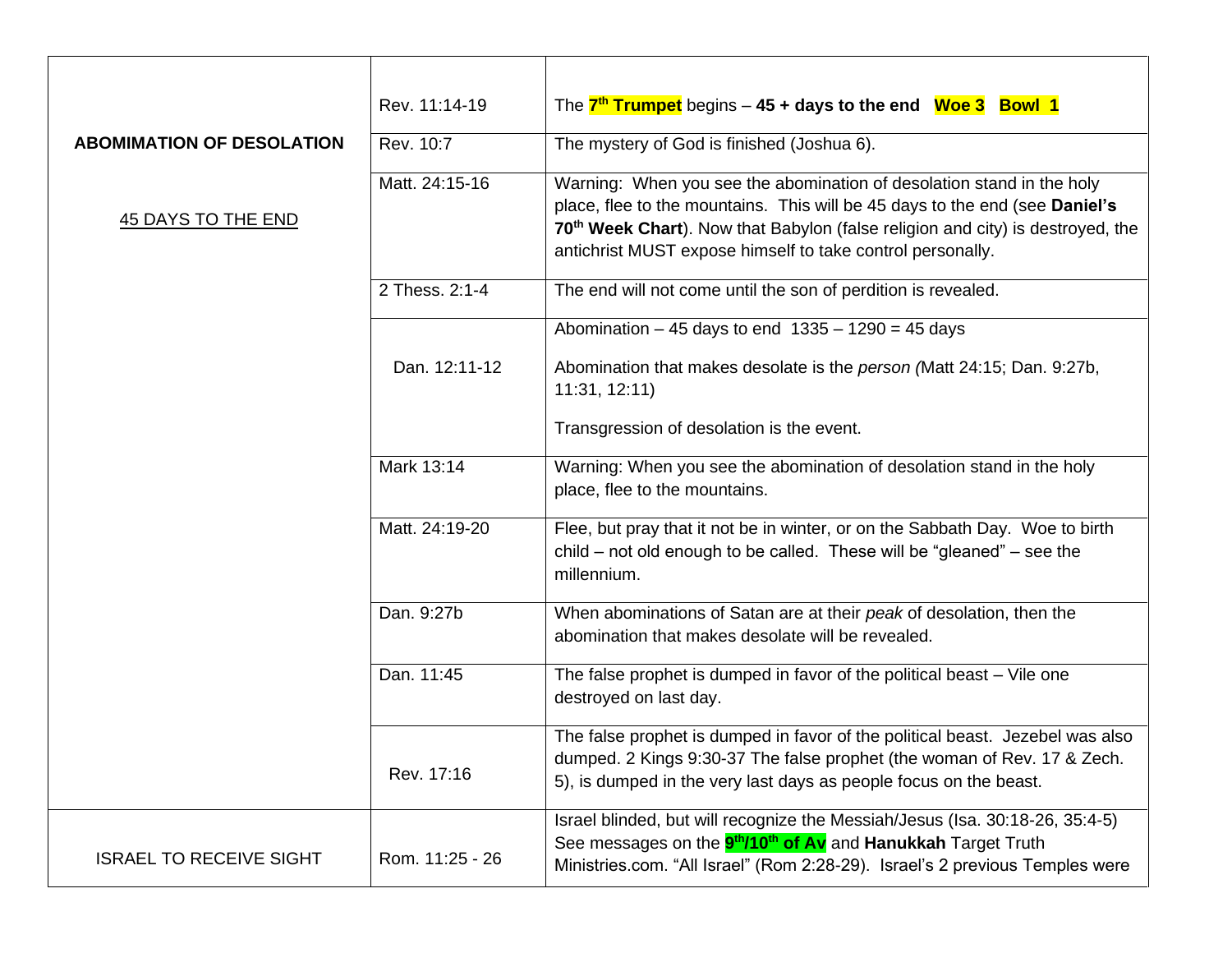|                                                                                         |              | destroyed on the 9 <sup>th</sup> of AV, late July / early August. Perhaps this last Temple<br>will be destroyed just weeks before the end at Feast # 5, giving Israel "eyes<br>to see" Jesus just before he end. |
|-----------------------------------------------------------------------------------------|--------------|------------------------------------------------------------------------------------------------------------------------------------------------------------------------------------------------------------------|
|                                                                                         | Zech. 3:9-10 | On last dayin one day.                                                                                                                                                                                           |
|                                                                                         |              |                                                                                                                                                                                                                  |
| End of Days Events:<br>THESE EVENTS ARE PORTRAYED IN<br>REVELATION CHAPTERS 15, 16, and | Rev. 11:15   | 7 <sup>th</sup> Trump                                                                                                                                                                                            |
| 17                                                                                      | Rev. 15:5-8  | The 7 angels with the <b>7 plagues</b> . (Prepare to pour out the <b>bowls</b> ).                                                                                                                                |
|                                                                                         |              |                                                                                                                                                                                                                  |

| <b>ARMAGEDDON</b>                                                       | Rev. 16: 1-9  | <b>Bowls 1 thru 4</b> poured out: God's wrath (vs. 9) They still did not repent.                                                                                                           |
|-------------------------------------------------------------------------|---------------|--------------------------------------------------------------------------------------------------------------------------------------------------------------------------------------------|
| The series of battles at the end of this<br><b>Mount Megiddo</b><br>age | Rev. 16:10-11 | 5 <sup>th</sup> bowl: The Beast has defiled the temple (Matt 24:15; Dan. 9:27, Dan. 8:9-<br>14; Rev.11:7-8), and now God takes out the seat of the beast (Jerusalem,<br>see Rev 11:13-14). |
|                                                                         |               |                                                                                                                                                                                            |
|                                                                         |               |                                                                                                                                                                                            |
|                                                                         |               |                                                                                                                                                                                            |
|                                                                         |               | $6th$ Bowl: Kings from east (China – Far East – Iran – Near East), see the                                                                                                                 |
|                                                                         | Rev. 16:12    | Beast hit, and now seek to take power. They come across the Euphrates<br>and join Magog remnant (Islam/Near East), to overtake the Beast (west)not                                         |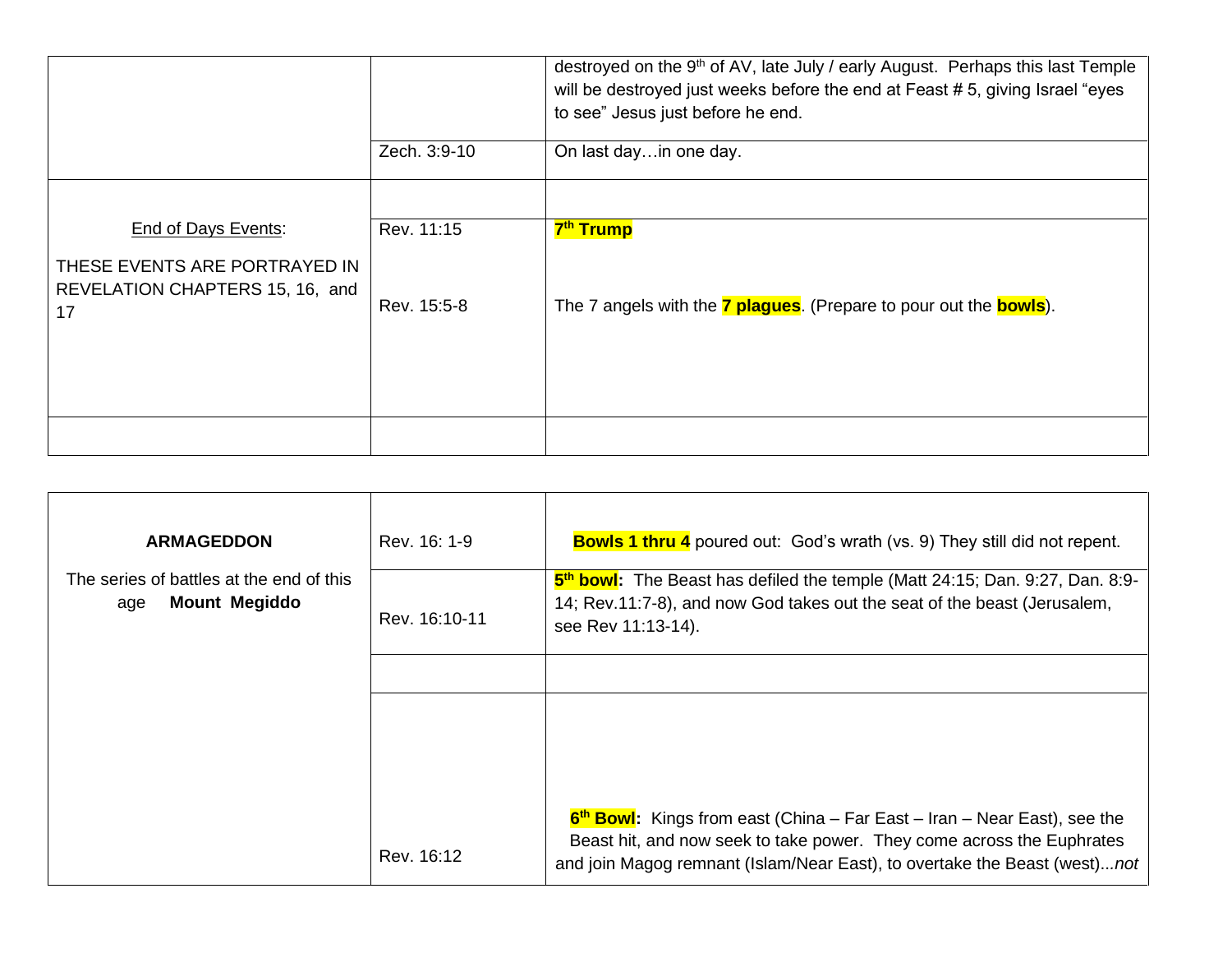|                                    |                | Rev. 9:14-16. As of 2007, China has more Muslims than ethnic Chinese.<br>Only four percent of population is Christian.    |
|------------------------------------|----------------|---------------------------------------------------------------------------------------------------------------------------|
|                                    |                |                                                                                                                           |
|                                    | Rev. 16:13-14  | <b>False Trinity</b>                                                                                                      |
|                                    | Rev. 16:15-16  | East meets Beast for war over world and Jerusalem at Har Magedon.                                                         |
|                                    | Isa. 26:19-21  | These saved are part of the first fruits (Rev. 7: 9-14).                                                                  |
|                                    |                |                                                                                                                           |
| <b>Bowl #7 / Feast #5</b>          | Rev. 16:17-21  | 7 <sup>th</sup> Bowl: EarthquakeGod wins (Zech. 14:4).                                                                    |
|                                    | Jer. 50 and 51 | Babylon is judged. A new Jerusalem is coming (Rev. 17:5).                                                                 |
| <b>The Day of the Lord Arrives</b> | Hos. 5:15      | Jesus returns when Israel seeks Him in their afflictions.                                                                 |
|                                    | Acts 3:19-21   | Jesus to be in heaven until the last day when the restoration of all things<br>begin - a return to Eden (the millennium). |
| See 2068 message on The End        |                |                                                                                                                           |
| (page 24)                          | Dan. 12:1-2    | Those saved will be part of the millennium. (Rev 12:7)                                                                    |
|                                    | Luke 21;24     | Time of the Gentiles (fullness of the Gentiles - Rom. 11:25). All those to be<br>saved have been born.                    |
|                                    | Rev. 19:1-10   | The bride is ready for the wedding to begin (the millennium $-\frac{F\acute{e}at\#5}{}$ )                                 |
|                                    | Rev. 1:7       | Every eye will see Jesus in the clouds (light brighter than sun. God is light<br>(Rev 22:5).                              |
|                                    | Matt. 24:27-31 | At the end of the tribulation Jesus comes quickly $-$ as lightning from the<br>east to the west.                          |
|                                    | Rev. 19:1-10   | Christ comes to judge.                                                                                                    |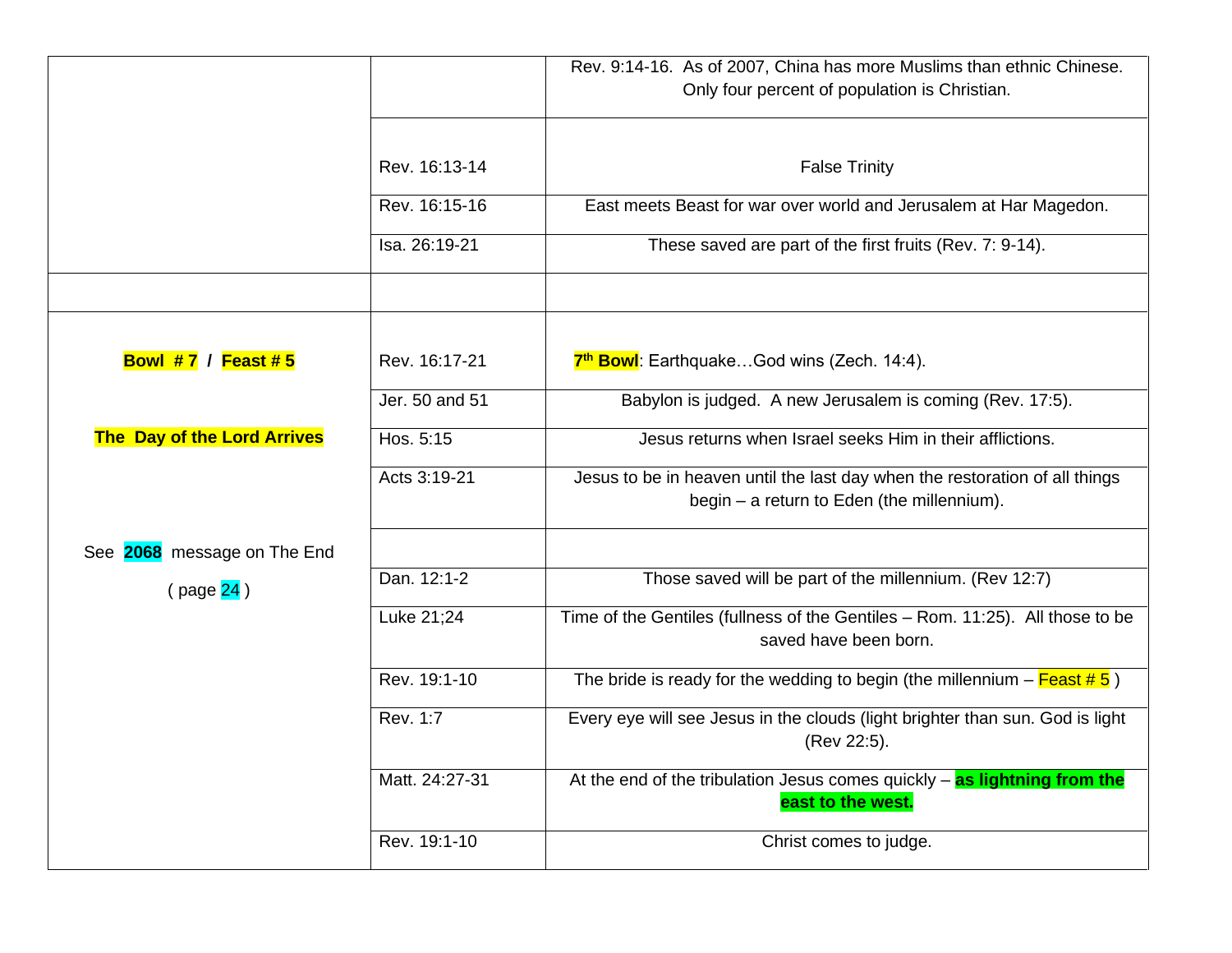|                                                                                                                                                            | Ezek. 11:16-23 | Judgment will come from the east.                                                                                                                                   |              |                                                                                |
|------------------------------------------------------------------------------------------------------------------------------------------------------------|----------------|---------------------------------------------------------------------------------------------------------------------------------------------------------------------|--------------|--------------------------------------------------------------------------------|
|                                                                                                                                                            |                |                                                                                                                                                                     |              |                                                                                |
|                                                                                                                                                            |                | <b>WEST</b>                                                                                                                                                         | Mt. Olives   | <b>EAST</b>                                                                    |
|                                                                                                                                                            |                | Mt. Zion                                                                                                                                                            | Earth        | Edom                                                                           |
| (see the Study on<br>Resurrection/Rapture, or book:<br>'Revelation, Apostasy, End-Times, &<br>"This Generation," at<br><b>Target Truth Ministries.com)</b> |                | <b>Clouds</b>                                                                                                                                                       |              | Clouds                                                                         |
|                                                                                                                                                            | Isa, 63:1-6    | Jesus is seen with blood on His garments. Edom's blood / the winepress.<br>Bozrah is in the plains of Jordan (Edom) where armies gather to attack Israel<br>(east). |              |                                                                                |
|                                                                                                                                                            |                |                                                                                                                                                                     |              |                                                                                |
|                                                                                                                                                            | Isa. 27:12-13  | Judgment from the east. The river Euphrates.                                                                                                                        |              |                                                                                |
|                                                                                                                                                            | Dan. 11:33     | Christians will die (Rev 14:13).                                                                                                                                    |              |                                                                                |
|                                                                                                                                                            | Isa. 34:1-8    | Jesus judges Edom as recompense for Zion/Israel (Dan. 11:41) Edom,<br>Moab, Ammon, protected from antichrist, but not God.                                          |              |                                                                                |
|                                                                                                                                                            | Ezek. 39:17-24 |                                                                                                                                                                     |              | Judgment on Israel's enemies in the east (Jer. 49:13-15).                      |
| The Day of the Lord Arrives                                                                                                                                |                |                                                                                                                                                                     |              |                                                                                |
|                                                                                                                                                            | Micah 2:12-13  |                                                                                                                                                                     |              | Israel will be protected by Christ and penned up (Petra?).                     |
|                                                                                                                                                            | Joel 2 and 3   | Locusts / Evil / Promise of salvation / The Day of the Lord / The end.                                                                                              |              |                                                                                |
|                                                                                                                                                            |                | Locusts at peak in Sept. / Oct. (Final Harvest Feast # 5)                                                                                                           |              |                                                                                |
|                                                                                                                                                            | Acts 1:1-12    |                                                                                                                                                                     | 2) Judgment. | Jesus will come from the clouds to the earth (Ezek. 30:3; Isa. 19:1; Joel 2:1- |
|                                                                                                                                                            |                |                                                                                                                                                                     |              |                                                                                |
| The Day of the Lord Continues                                                                                                                              |                |                                                                                                                                                                     |              |                                                                                |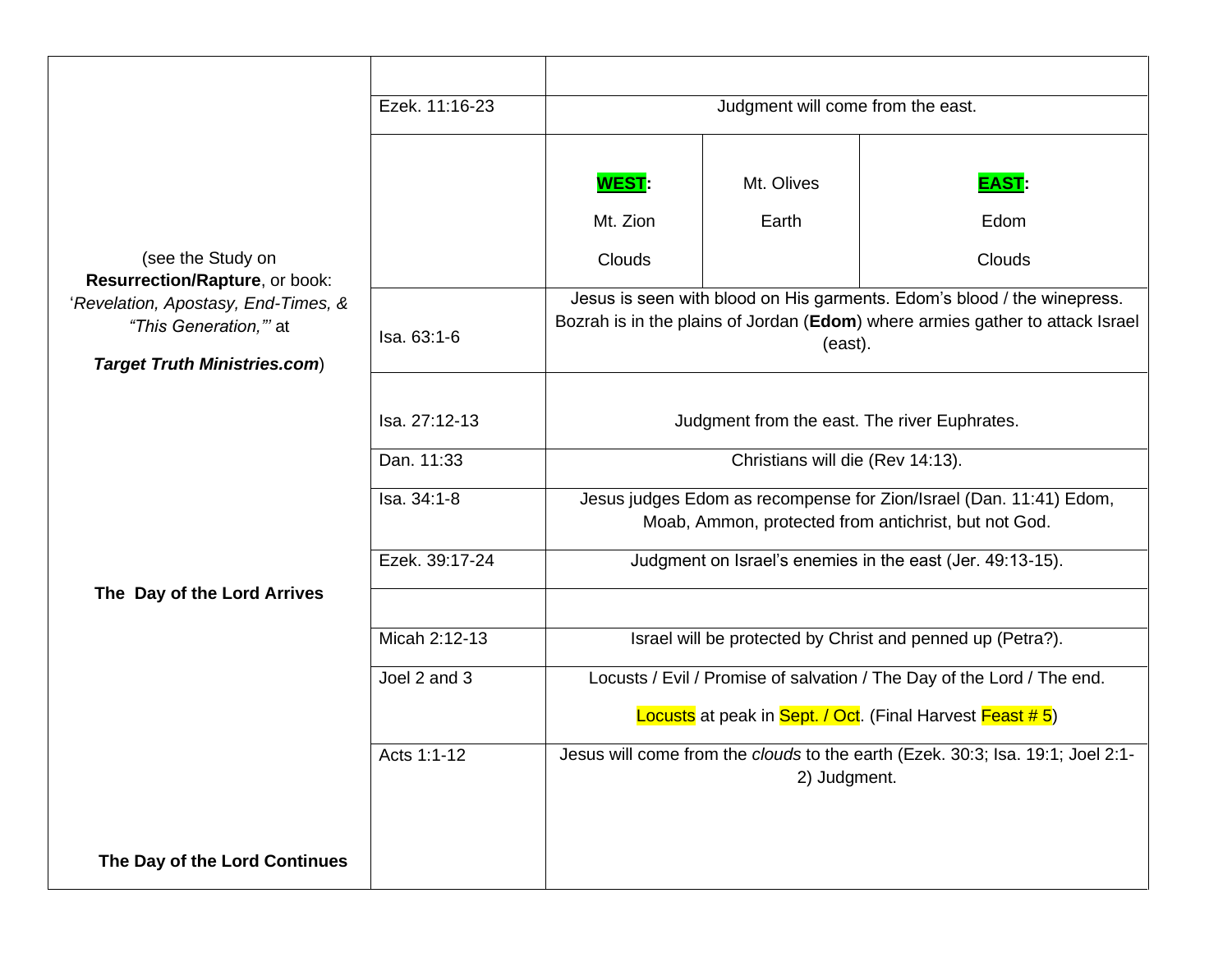| <b>Mount of Olives</b>                                                                                                                    |                 |                                                                                                                                                           |
|-------------------------------------------------------------------------------------------------------------------------------------------|-----------------|-----------------------------------------------------------------------------------------------------------------------------------------------------------|
|                                                                                                                                           | Zech. 14:1-4    | Jesus appears on the Mount of Olives to judge the nations.                                                                                                |
| (see study on 7 Feasts of Israel, or<br>book: 'Revelation, Apostasy, End-Times<br>& "This Generation," at Target Truth<br>Ministries.com) |                 |                                                                                                                                                           |
|                                                                                                                                           |                 |                                                                                                                                                           |
| <b>Mount Zion</b>                                                                                                                         | Zech. 12 and 14 | Israel's enemies are destroyed / The Day of the Lord.                                                                                                     |
|                                                                                                                                           | Dan. 8:14       | The 2300 days are ended / The holy place cleansed.                                                                                                        |
| (see study on Final States, or book:<br>"God's Plan/Satan's Plan" at                                                                      | Zech. 8:3       | Jesus to return to Zion.                                                                                                                                  |
| <b>Target Truth Ministires.com)</b>                                                                                                       | Rev. 14:1-5     | Jesus then appears on Mount Zion along with the first fruits to judge the<br>nations (Rev 7:4-8).                                                         |
|                                                                                                                                           |                 | Destruction to all with the mark of the beast (Rev. 13:16).                                                                                               |
|                                                                                                                                           | Rev. 14:6-13    | Vss. 6-8: Gospel preached againthe last hour. They are reminded that<br>Babylon has already fallenno more false religion (Rev. 18)                        |
|                                                                                                                                           |                 | Vss. 9-13: God's wrath poured out. Followers of Jesus may die. (just like a<br>plane crash, many die along with the lost - Dan 11:33).                    |
|                                                                                                                                           |                 |                                                                                                                                                           |
| Day of the Lord continues                                                                                                                 | Rev. 14:14-20   | Jesus appears back in the clouds (after being on Mt. Zion – Rev. 14:1-5), to<br>judge the nations (the winepress of blood) the length of Palestine. 1,600 |
|                                                                                                                                           |                 | furlongs is 176 miles (Megiddo to Bozrah), or length of Palestine.                                                                                        |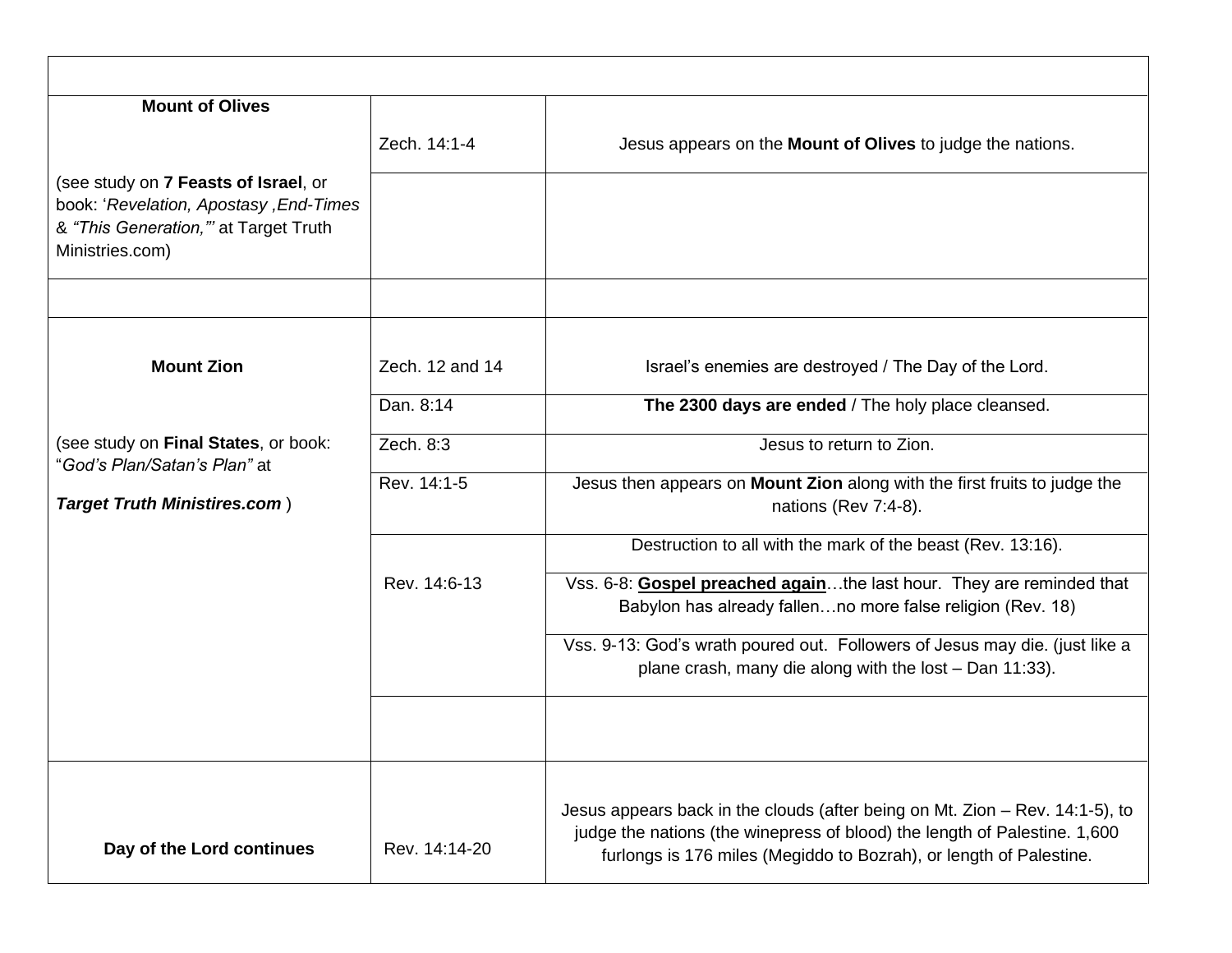|                                                                                                            | Rev. 19:11-19                                                                                                                      | Jesus appears back in the clouds with blood on His garments (the winepress<br>of blood). Jesus (not us) will execute judgment. Opposite of Rev 19:7-9,<br>where we look forward to the wedding supper. Here, the unsaved will attend<br>a judgment supper of death. |  |
|------------------------------------------------------------------------------------------------------------|------------------------------------------------------------------------------------------------------------------------------------|---------------------------------------------------------------------------------------------------------------------------------------------------------------------------------------------------------------------------------------------------------------------|--|
|                                                                                                            |                                                                                                                                    |                                                                                                                                                                                                                                                                     |  |
|                                                                                                            | (see study on Resurrection / Rapture or book: "Revelation, Apostasy, End-Times, & This Generation" at Target Truth Ministries.com) |                                                                                                                                                                                                                                                                     |  |
| The marriage is about to come. The actual marriage is after the harvest of souls. Two parts to a marriage: |                                                                                                                                    |                                                                                                                                                                                                                                                                     |  |
|                                                                                                            |                                                                                                                                    | A) Supper (millennium), and, B) Consummation (new heaven & earth).                                                                                                                                                                                                  |  |
|                                                                                                            |                                                                                                                                    |                                                                                                                                                                                                                                                                     |  |
|                                                                                                            |                                                                                                                                    |                                                                                                                                                                                                                                                                     |  |
|                                                                                                            |                                                                                                                                    |                                                                                                                                                                                                                                                                     |  |
|                                                                                                            |                                                                                                                                    |                                                                                                                                                                                                                                                                     |  |
|                                                                                                            |                                                                                                                                    |                                                                                                                                                                                                                                                                     |  |
|                                                                                                            |                                                                                                                                    |                                                                                                                                                                                                                                                                     |  |
|                                                                                                            | 2 Thess. 1:5-10                                                                                                                    | Jesus appears, and evil is judged.                                                                                                                                                                                                                                  |  |
| <b>Judgment Day</b>                                                                                        | Luke 17:28-30                                                                                                                      | As in the days of Lotfire and brimstone. Christ is revealed.                                                                                                                                                                                                        |  |
|                                                                                                            | Luke 17:34-36                                                                                                                      | All taken in an instant: At night, at noon, in the morninga world-wide event.                                                                                                                                                                                       |  |
| Acts 17:30-31                                                                                              |                                                                                                                                    |                                                                                                                                                                                                                                                                     |  |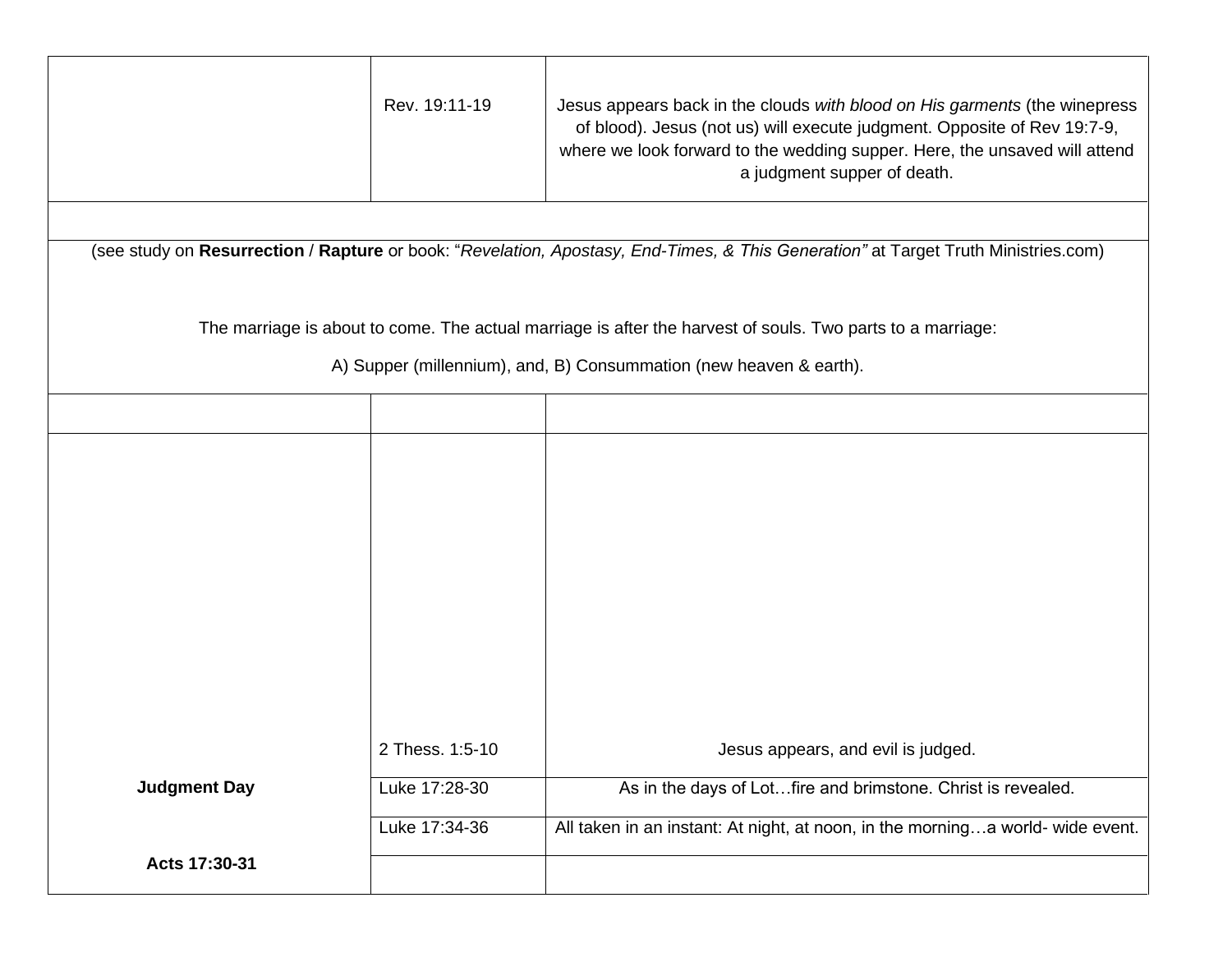|                                                                            | Luke 18:1-8                | Always prayDo not give upendureWill Jesus find faith?                                                           |  |
|----------------------------------------------------------------------------|----------------------------|-----------------------------------------------------------------------------------------------------------------|--|
|                                                                            | Isa. 2:12                  | The Day of the Lord-He is against pride (Satan - Gen. 3).                                                       |  |
| (see Study on 7 Feasts of Israel or<br>book: "Revelation, Apostasy, End-   | Isa. 13:9-13               | The Day of the Lord—He is against pride (Satan – Gen. 3).                                                       |  |
| Times, & This Generation" at Target<br>Truth Ministires.com)               | Zeph. 1:14-18              | This is a day, not a period of time (Zeph. 2:3).                                                                |  |
|                                                                            | Joel 2:1-11                | This is a day, not a period of time.                                                                            |  |
|                                                                            | Joel 2:30-31               | A day is a day, unless described as a period of time (days and time).                                           |  |
| <b>CHRIST HAS RETURNED</b>                                                 |                            |                                                                                                                 |  |
|                                                                            | Ezek. 13:3-5               | Israel did not prepare for this day.                                                                            |  |
|                                                                            | Obad. 15-21                | The Day of the Lord                                                                                             |  |
| (see study on <b>Final States</b> , or book:<br>God's Plan/Satan's Plan at | Matt. 13:30, 40, 43,<br>50 | The wicked are gathered first, and held in Hades, to be burned at the end of<br>the millennium. (Rev. 20:14-15) |  |
| <b>Target Truth Ministries.com)</b>                                        | Isa. 24:20-22              | God will gather the wicked and hold them in Hades until the judgment at the                                     |  |
|                                                                            |                            | very end.                                                                                                       |  |
|                                                                            | Matt. 24:37-41             | Satan's souls are harvested first.                                                                              |  |
|                                                                            |                            |                                                                                                                 |  |
|                                                                            | Rev. 19:20-21              | The beast and false prophet are destroyed.                                                                      |  |
|                                                                            | Dan. 7:23-26               | The beast and false prophet are destroyed.                                                                      |  |
|                                                                            | Zech. 12:10-14             | Israel will weep.                                                                                               |  |
|                                                                            |                            | See the study "When Will God Come?" - The Ten Days at Target Truth Ministries.com                               |  |
|                                                                            |                            |                                                                                                                 |  |
|                                                                            | Lev. 23                    | <b>Feast #5</b> – The Final Harvest – <b>Books of Life</b> are opened                                           |  |
|                                                                            | <b>Rev. 11</b>             | Two Witnesses (see Study at Target Truth Ministries.com)                                                        |  |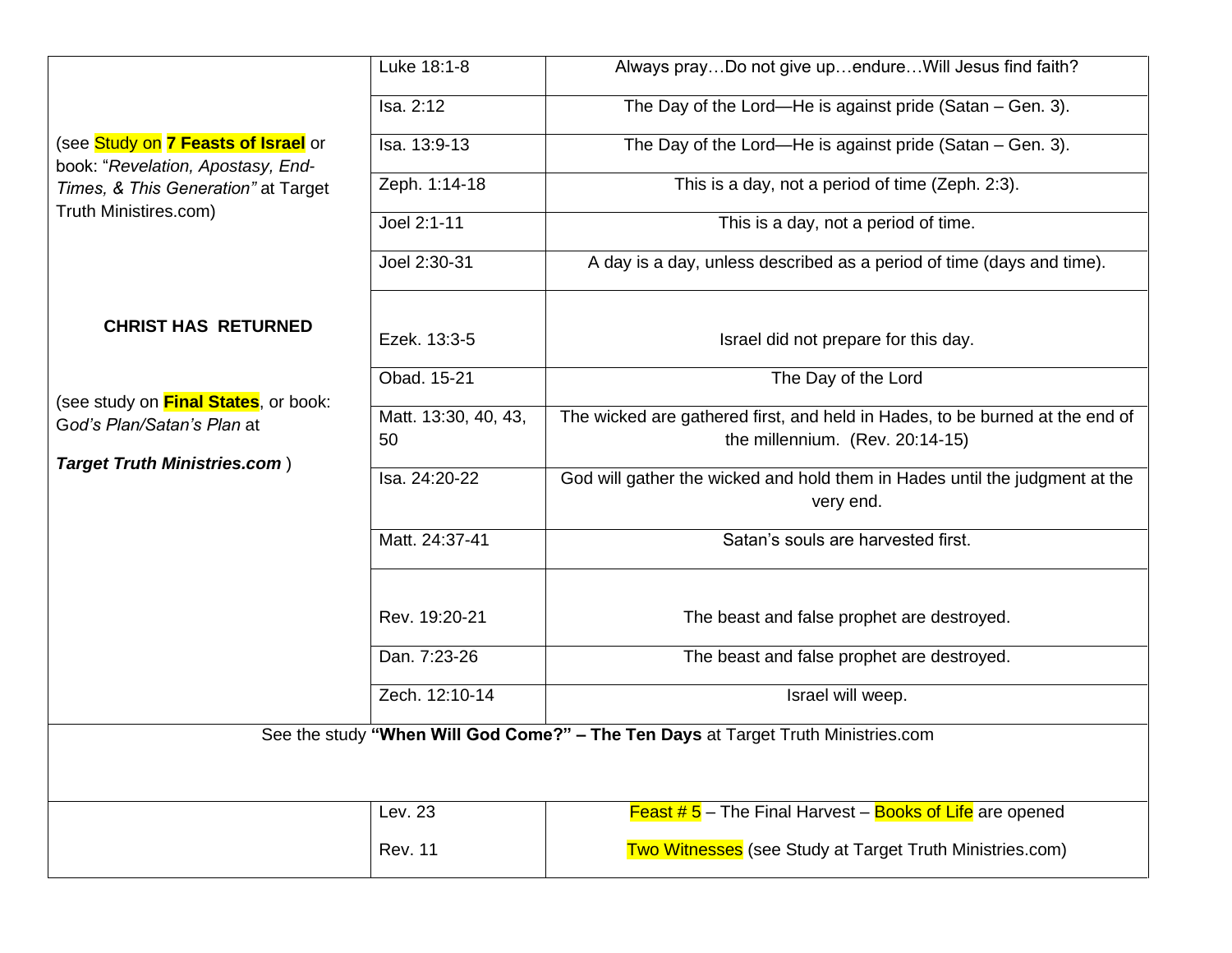|                                     | Rev. 19:7-9     | The marriage is "about" to take place. (takes place in Rev 20:4-6)                                                                                                                                                                                                                                                                                                                                                                                                                                                       |
|-------------------------------------|-----------------|--------------------------------------------------------------------------------------------------------------------------------------------------------------------------------------------------------------------------------------------------------------------------------------------------------------------------------------------------------------------------------------------------------------------------------------------------------------------------------------------------------------------------|
|                                     | Rev. 20:4-7     | The judgment results in the resurrection to the millennium.                                                                                                                                                                                                                                                                                                                                                                                                                                                              |
| THE RESURRECTION                    | John 6:39-58    | A resurrection on the last day.                                                                                                                                                                                                                                                                                                                                                                                                                                                                                          |
|                                     | John 11:23-26   | A resurrection on the last day                                                                                                                                                                                                                                                                                                                                                                                                                                                                                           |
|                                     | 1 Thess.4:16-18 | A shout and a trump-The resurrection/rapture.                                                                                                                                                                                                                                                                                                                                                                                                                                                                            |
| Feast # 5                           | 1 Cor. 15:51-52 | The last trump                                                                                                                                                                                                                                                                                                                                                                                                                                                                                                           |
|                                     | Joshua 6:16     | The last trump                                                                                                                                                                                                                                                                                                                                                                                                                                                                                                           |
|                                     | Matt. 24:29-31  | The trumpet call-Jesus appears in the clouds.                                                                                                                                                                                                                                                                                                                                                                                                                                                                            |
|                                     | Job 14:12       | Heavens will disappear at the resurrection - References to Sun, Moon, and<br>Stars in Isa. 13:10-11, 24:23, 34:4; Ezek. 32:7; Zeph. 1:15; Joel 2:10-11, 28-<br>32; Matt. 24:29-31, all include the earth also in context, and are physical<br>references to destruction, not just references to families or leaders (as in<br>Gen. 37:9-10 and Rev. 12:1). All flesh will perish. Blood moons etc.--see<br>book Revelation, Apostasy, End-Times and "This Generation" pages 90ff /<br><b>Target Truth Ministries.com</b> |
|                                     |                 |                                                                                                                                                                                                                                                                                                                                                                                                                                                                                                                          |
|                                     | Dan. 12:1-3     | A resurrection / rapture-Israel saved.                                                                                                                                                                                                                                                                                                                                                                                                                                                                                   |
|                                     | Isa. 65:8       | A few grapes left.                                                                                                                                                                                                                                                                                                                                                                                                                                                                                                       |
| " <mark>THE "RAPTURE</mark> "       | Isa. 24:6       | Last left alive in the flesh are the righteous awaiting the "rapture."                                                                                                                                                                                                                                                                                                                                                                                                                                                   |
|                                     | Isa. 13:11-13   | Only a few left to be raptured after the judgment of the unrighteous.                                                                                                                                                                                                                                                                                                                                                                                                                                                    |
| (see Study on Rapture/Revelation or |                 | Babylon destroyed like Sodom and Gomorrahtotally gone (Note that even                                                                                                                                                                                                                                                                                                                                                                                                                                                    |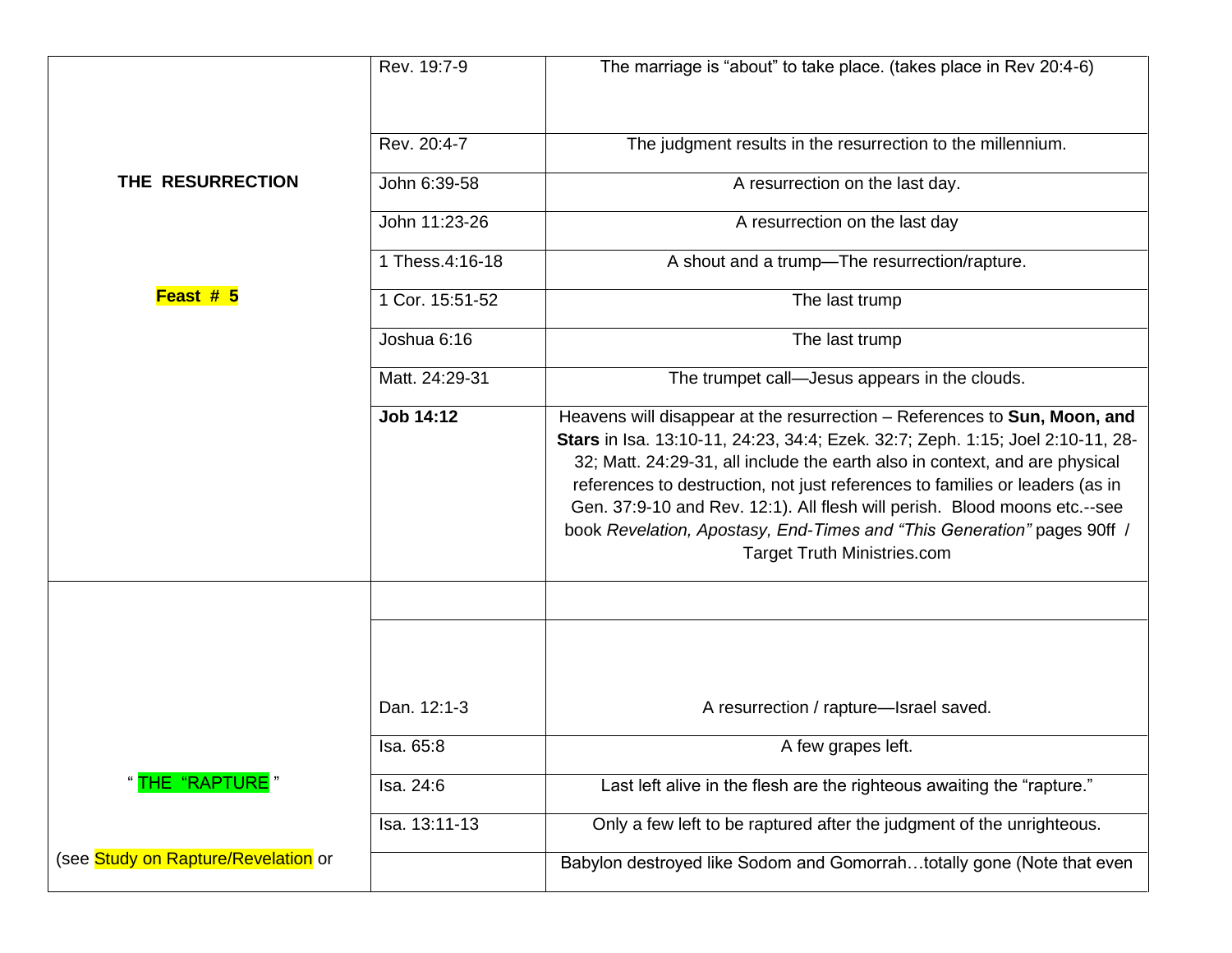| book: 'Revelation, Apostasy, End-                                             | Isa. 13:19    | from Sodom and Gomorrah, a few were preserved - Lot, etc.).                                 |
|-------------------------------------------------------------------------------|---------------|---------------------------------------------------------------------------------------------|
| Times, & "This Generation"'<br><b>OR</b>                                      | Rom. 11:17-32 | True Israel saved (Rom. 2:28-29).                                                           |
| See video Rapture under tab 2068 @                                            |               |                                                                                             |
|                                                                               | Jer. 30       | Israel saved.                                                                               |
| Target Truth Ministries.com)                                                  | Zech. 12:10   | Israel will look upon Jesus who they pierced, and be saved.                                 |
|                                                                               | Zech. 13:9    | Israel saved. One-third left.                                                               |
| (see the <b>Angels &amp; Humans Study</b> or the                              | Isa. 17:6-7   | Some left. The gleaning (Lev. 23; Deut. 24:19-22).                                          |
| book: "Eden to Evil" at                                                       | Matt. 19:28   | The righteous will be transfigured /raptured.                                               |
| Target Truth Ministries.com)                                                  |               | The marriage invitation: First group refuses (Israel). Second group (all who                |
|                                                                               | Matt. 22:1-14 | trust in Christ, and the deceived), arrives, and some of these are rejected at              |
| (see study on Final States, or book:                                          |               | the end of the millennium.                                                                  |
| "God's Plan/Satan's Plan" at                                                  | Matt. 25:1-13 | Those deceived want to be received, but are rejected. The 10 virgins / groom                |
| Target Truth Ministries.com)                                                  |               | at 12 midnight. If not ready, then await birth into the millennium.                         |
|                                                                               |               | Third day is Tuesday--traditionally the day of double blessing                              |
| (see study on 7 Feasts Israel, or book:<br>Revelation, Apostasy, End-Times, & | John 2:1-10   | $6$ = number of man. Six water pots are transfigured at a marriage—in the<br>third day.     |
| "This Generation" at Target Truth                                             | Matt. 17:1-4  | After 6 days (6,000 years)—transfigured (a transfiguration) —supernatural                   |
| Ministries.com)                                                               |               | bodies.                                                                                     |
|                                                                               | Isa. 54:5     | The Creator is our Husband. (the wedding is the millennium, the                             |
|                                                                               |               | consummation is the new heaven & earth)                                                     |
| <b>FLESH AGE ENDS</b>                                                         | Amos 5:18     | Day of the Lord is darkness.                                                                |
|                                                                               | Joel 2:1-3    | A day of darkness and gloom. A trumpet. A unique day. Eden is ahead,<br>burnt earth behind. |
| (see also book: 'Revelation, Apostasy,<br>End-Times, & "This Generation" at   | Jer. 4:23-28  | Last day. No man left. Heavens dark. Earth a wilderness.                                    |
|                                                                               | Zeph. 1:14-18 | All flesh dies. A complete end. All flesh will perish.                                      |